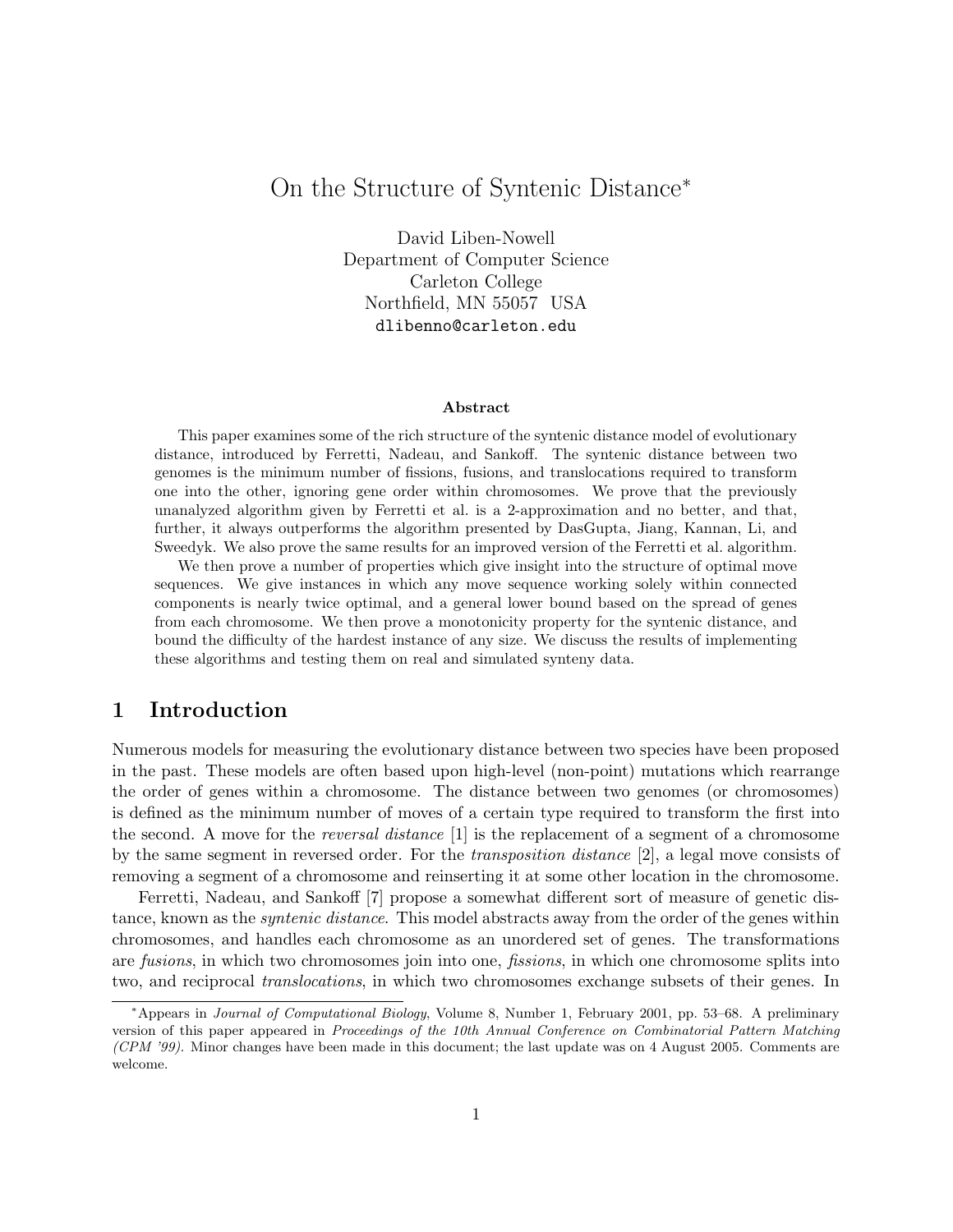biological practice, the order of genes within chromosomes is often unknown, and this model allows the computation of the distance between species regardless. Additional justification follows from the observation that interchromosomal evolutionary events may occur with far different frequency than intrachromosomal events. (For some discussion of this and related models, see [6] and [13].)

Ferretti et al. [7] propose using synteny as a measure of the distance between genomes, and present a heuristic to approximate this distance. Although they give some experimental data on its performance, no formal analysis of this algorithm is given. Identifying a performance guarantee for this algorithm has remained an open question since.

DasGupta, Jiang, Kannan, Li, and Sweedyk [5] show a number of results on the syntenic distance problem. They prove that computing the syntenic distance between genomes is NP-hard, and provide a simple polynomial-time 2-approximation. They also prove a number of other useful structural results.

Our results. As with many NP-complete problems, reasoning about the syntenic distance is difficult. We are able, however, to show some results on the structure of the problem and analyze previously unanalyzed heuristics, including the original algorithm of Ferretti et al. These results give interesting insight into the rich structure of optimal move sequences. The structural properties aid in reasoning about the syntenic distance, and may lead to improved approximation algorithms.

Using results of [5], we prove a general lower bound for the syntenic distance between two genomes. Intuitively, if for many chromosomes  $C$  in one genome, genes from  $C$  appear in many of the chromosomes of the other genome, then the distance between the genomes is large. This lower bound may be helpful in developing improved approximation algorithms, since it implies that for the class of instances in which this scattering occurs, previously proposed algorithms are already less than a factor of 2 away from optimal.

We prove a *monotonicity theory* for syntenic distance, showing a natural ordering on the difficulty of problem instances. We define the *syntenic diameter* of *n*-chromosome species diameter $(n)$  in the spirit of the reversal and transposition diameters (see [11])—as the maximum number of moves required to solve an instance in which both genomes have at most  $n$  chromosomes. Monotonicity identifies a worst instance of this size, and implies that diameter $(n)$  is exactly the number of moves required to solve this instance. In recent work [9], we have shown that this number is  $2n-4$ . (We have recently learned that Pisanti and Sagot [12] have given an independent proof of this fact.) Here, we also consider the analogous question for the linear synteny problem, a restricted version of the synteny problem defined by DasGupta et al. [5]. Using our lower bound, we prove that the *linear syntenic diameter* diameter<sub>linear</sub> (n) is exactly  $2n - 3$ .

Instance-by-instance comparison of two heuristics is a valuable notion that is rarely explored. This type of analysis leads to very strong results in comparing the performance of two approximation algorithms, even those with the same approximation ratio. Using this technique, we analyze the previously unanalyzed approximation algorithm given by Ferretti et al., settling the open question of finding a performance guarantee for this heuristic. We prove that this algorithm is never worse than the approximation algorithm presented by [5], immediately giving a performance guarantee of 2. We further show that there are instances in which the algorithm performs  $2 - \varepsilon$  away from optimal.

We also consider the algorithm resulting from making the fixes necessary to handle these instances in which the original algorithm performs nearly twice optimal. We prove the same results about this modified heuristic: it is also a 2-approximation that always outperforms the algorithm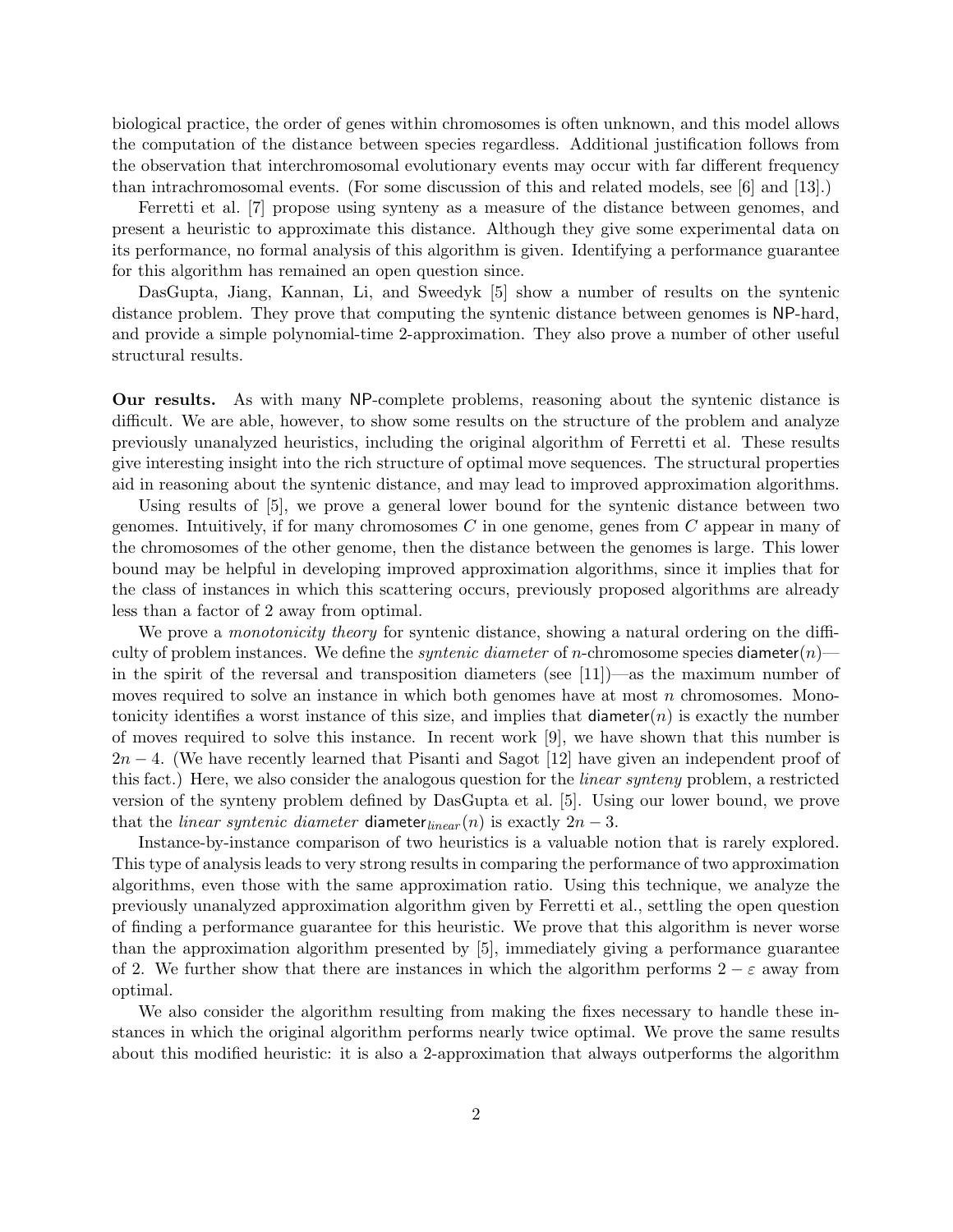of DasGupta et al., and there are instances in which it performs a factor of  $2-\varepsilon$  away from optimal.

Call the connected components of an instance the connected components of the intersection graph of the chromosomes. We prove the surprising result that there are instances in which the optimal move sequence must connect two unconnected components, and any move sequence that fails to do so is in fact  $2 - \varepsilon$  away from optimal. This implies that any approximation algorithm that works only with components (as all currently proposed algorithms do) is doomed to be no better than a 2-approximation. This raises the new problem of connected synteny, in which move sequences are constrained to work only within connected components. The above results indicate that the algorithms of [5] and [7], and the modified version of the latter, are only 2-approximations for connected synteny, as well.

We also discuss an implementation of the syntenic distance model and all of the algorithms discussed above. We analyze the results of running all three algorithms on both randomly generated data and seven sets of real synteny data from the Institut National de la Recherche Agronomique (INRA) Comparative Homology Database.

#### 2 Notational Preliminaries and Previous Heuristics

The syntenic distance model is as follows: a *chromosome* is a subset of a set of  $n$  genes, and a *genome* is a collection of k chromosomes.<sup>1</sup> A genome can be transformed by any of the following moves (for S, T, U, and V non-empty chromosomes): (1) a fusion  $(S, T) \longrightarrow U$ , where  $U = S \cup T$ ; (2) a fission  $S \longrightarrow (T, U)$ , where  $T \cup U = S$ ; or (3) a translocation  $(S, T) \longrightarrow (U, V)$ , where  $U \cup V = S \cup T$ . The *syntenic distance*  $D(\mathcal{G}_1, \mathcal{G}_2)$  between genomes  $\mathcal{G}_1$  and  $\mathcal{G}_2$  is then given by the minimum number of moves required to transform  $G_1$  into  $G_2$ . In computing this distance, we ignore any genes that appear in only one of the two genomes.

The compact representation of an instance of synteny is described by Ferretti et al. [7] and formalized by DasGupta et al. [5]. This representation makes the goal of each instance uniform and thus eases reasoning about move sequences. For an instance  $\langle G_1, G_2 \rangle$  in which we are attempting to transform genome  $\mathcal{G}_1$  into genome  $\mathcal{G}_2$ , we relabel each gene a contained in a chromosome of  $\mathcal{G}_1$  by the indices of the chromosomes of  $\mathcal{G}_2$  in which a appears. Formally, we replace each of the k sets S in  $\mathcal{G}_1$  with  $\bigcup_{\ell \in S} \{i \mid \ell \in G_i\}$  (where  $\mathcal{G}_2 = G_1, G_2, \ldots, G_n$ ) and attempt to transform these sets into the collection  $\{1\}, \{2\}, \ldots, \{n\}$ . As an example of the compact representation [7], consider the instance

$$
G_1 = \{x, y\}, \qquad \text{(Chromosome 1)} \qquad G_2 = \{p, q, x\}, \qquad \text{(Chromosome 1)} \{p, q, r\}, \qquad \text{(Chromosome 2)} \{a, b, r, y, z\} \qquad \text{(Chromosome 2)}.
$$
\n
$$
\{a, b, c\} \qquad \text{(Chromosome 3)}
$$

The compact representation of  $\mathcal{G}_1$  with respect to  $\mathcal{G}_2$  is  $\{1,2\}, \{1,2\}, \{2\}$  and the compact representation of  $\mathcal{G}_2$  with respect to  $\mathcal{G}_1$  is  $\{1,2\}, \{1,2,3\}$ . For an instance S in this compact notation, let  $D(\mathcal{S}) := D(\mathcal{S}, \{\{1\}, \ldots, \{n\}\})$  be the minimum number of moves required to solve S. For an instance S in compact notation derived from a pair of genomes  $\langle \mathcal{G}_1, \mathcal{G}_2 \rangle$ , the distance  $D(\mathcal{G}_1, \mathcal{G}_2) = D(\mathcal{S})$  [5, 7]. We will write  $\mathcal{S}(n, k)$  to denote a instance  $\mathcal{S} = S_1, \ldots, S_k$  with n elements (i.e.,  $\bigcup_i S_i = \{1, ..., n\}$ ) and k sets. Throughout the rest of this paper, we will assume

<sup>&</sup>lt;sup>1</sup>The only "real" genomes that we consider consist of *disjoint* chromosomes, but for economy of notation we allow non-disjoint chromosomes in the definition. (The compact representation requires non-disjointness.)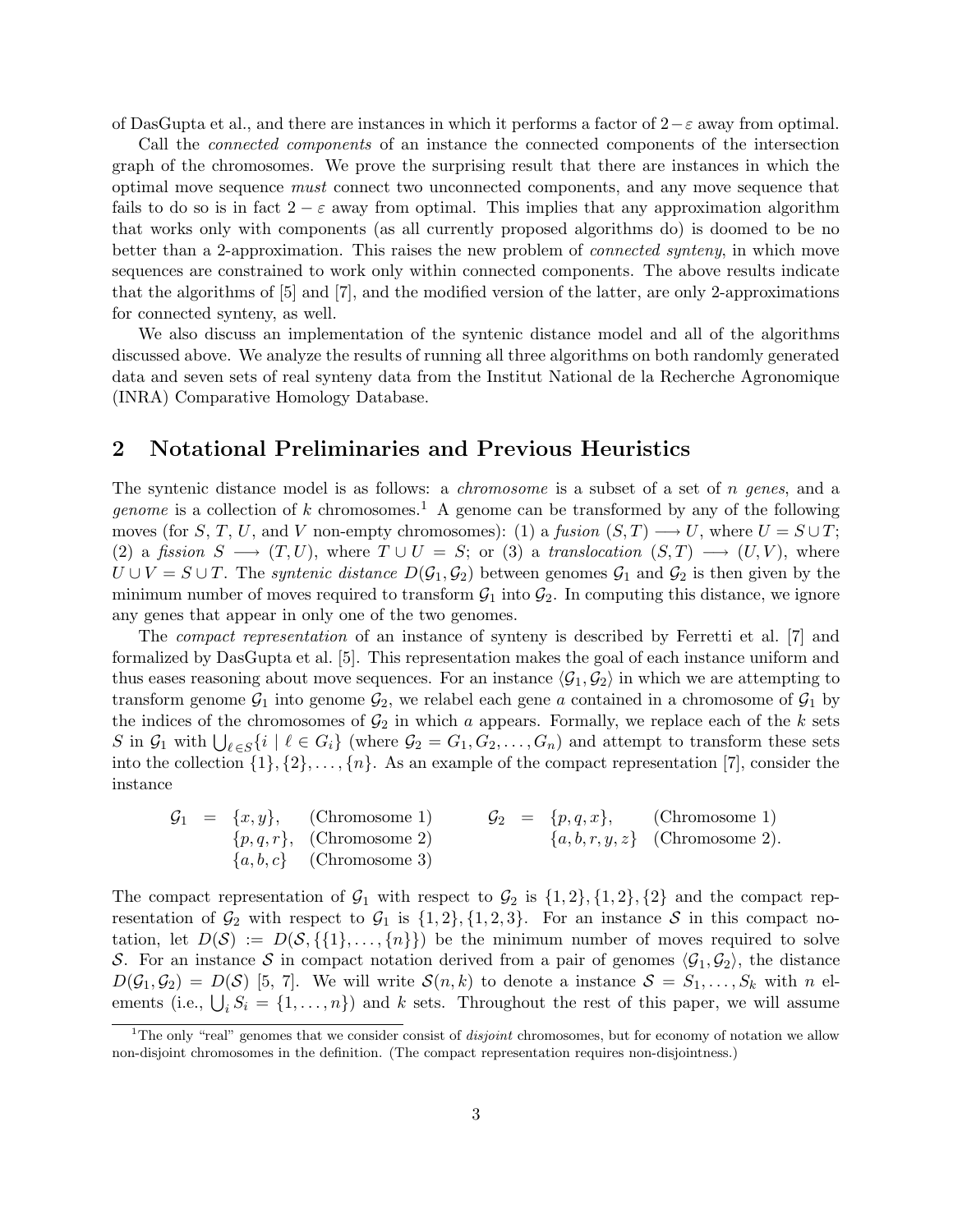Select an uneliminated gene  $\ell$  to work on, under the following priorities:

**Priority 1:** Any  $\ell$  for which count $(\ell) = 1$ .

**Priority 2:** Any  $\ell$  for which count  $(\ell) = 2$ .

**Priority 3:** If all count( $\ell$ ) > 2, pick  $\ell$  which minimizes count( $\ell$ ) and, if there are several such, which minimizes  $count(\ell')$  for some  $\ell'$  in the chromosome remaining from the last operation involving  $\ell$ . If there are several such, choose  $\ell$  so that after it is operated on,  $\sum_{\ell}$  count $(\ell)$  is minimized.

For the  $\ell$  selected above, do one of the following operations:

- **Operation 1:** If count $(\ell) = 1$  and some of the genes syntenic with  $\ell$  appear in no other chromosomes, effect a fission to create a separate chromosome  $\{\ell\}.$
- **Operation 2:** If count $(\ell) = 1$  and all genes  $\ell'$  syntenic with  $\ell$  appear in count $(\ell') \geq c_{\min} >$ 1 chromosomes, effect a translocation to obtain a separate chromosome  $\{\ell\}$ . The second chromosome involved in the translocation is one that contains some gene  $\ell'$ syntenic with  $\ell$ , with count $(\ell') = c_{\min}$ , and, if there are several, with a maximal number of genes syntenic with  $\ell$ .

**Operation 3:** If count( $\ell$ ) > 1, effect count( $\ell$ ) – 2 fusions followed by one translocation (possibly a fusion if no other genes are present in the component), again to produce a separate  $\{\ell\}.$ 

Figure 1: The approximation algorithm  $\mathcal{F}$  [7].

that all instances of the synteny problem are given in the compact representation unless otherwise indicated.

We will occasionally make use of the *characteristic matrix* representation of an instance of synteny: an instance  $\mathcal{S}(n,k) = S_1, S_2, \ldots, S_k$  is stored as a k-by-n matrix M, where  $M_{i,j} = 1$  iff  $j \in S_i$ .

The dual of a synteny instance  $\mathcal{S}(n,k) = S_1, S_2, \ldots, S_k$  is the synteny instance  $\text{Dual}(\mathcal{S}(k,n)) =$  $S'_1, S'_2, \ldots, S'_n$ , where  $j \in S'_i$  iff  $i \in S_j$ . DasGupta et al. [5] prove a duality property:  $D(S(n, k)) =$  $D(Dual(S(k,n))).$ 

If  $S_1 \cap S_2 \neq \emptyset$ , we will say that the chromosomes  $S_1$  and  $S_2$  are *connected*, and that both are in the same (connected) component.

For a gene  $\ell$ , let count $(\ell)$  denote the number of chromosomes in which  $\ell$  appears.

Ferretti et al. [7] present the approximation algorithm reproduced in Figure 1, which we denote by  $\mathcal F$ . (Two genes are *syntenic* iff they appear in the same chromosome.) Although they provide some empirical evidence on the algorithm's performance, they do not give any formal analysis.

Let  $\mathcal H$  denote the approximation algorithm defined by DasGupta et al. [5]: for each connected component containing  $n_i$  elements and  $k_i$  sets, perform  $k_i - 1$  fusions to produce one set with all  $n_i$  elements, then  $n_i - 1$  fissions to produce the  $n_i$  singletons. Thus in an instance with p components, H requires  $n + k - 2p$  moves. DasGupta et al. show that this algorithm is a 2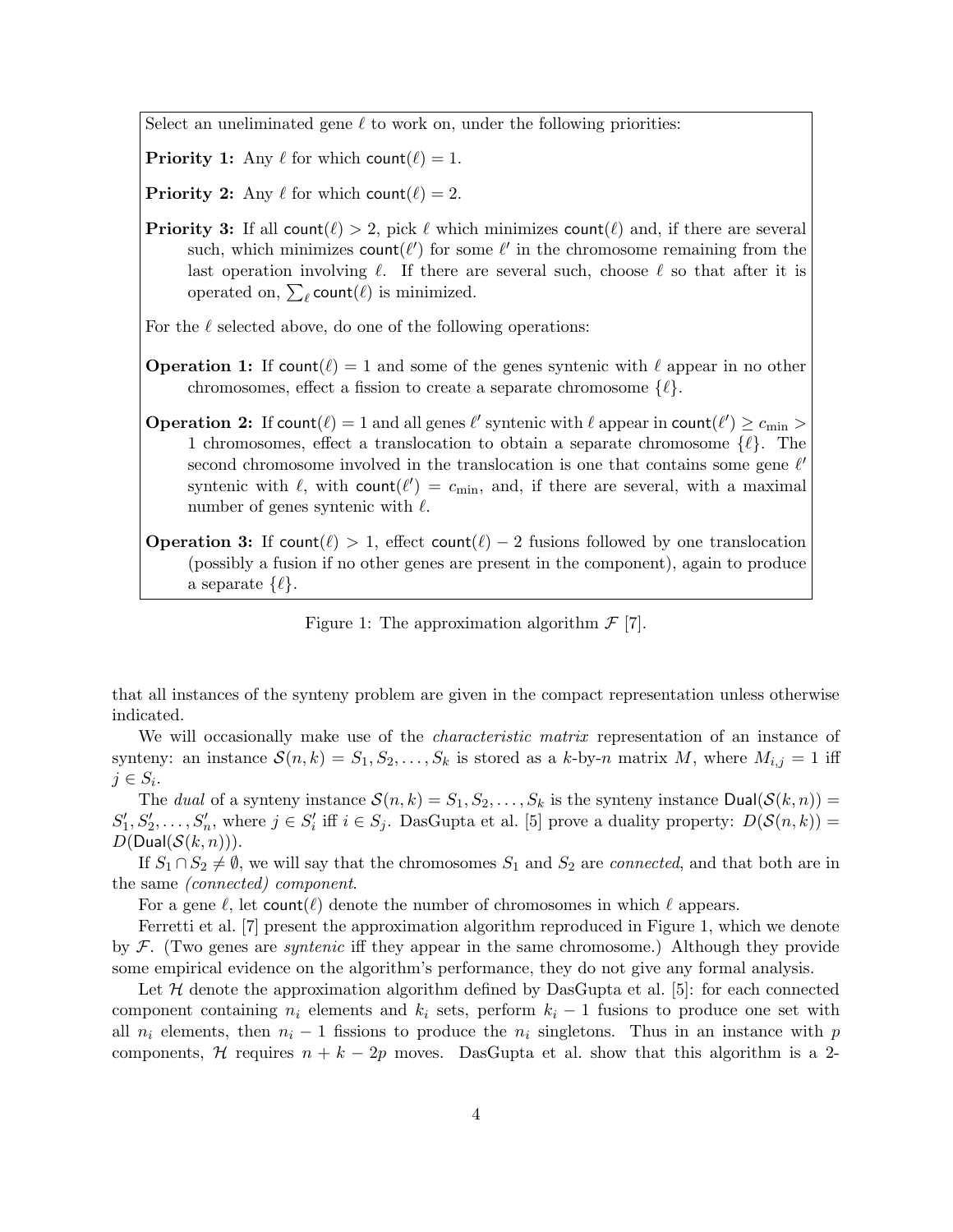approximation, a tight bound (the algorithm performs a factor of 2 away from optimal on the instance  $\{1\}, \{1, 2\}, \ldots, \{1, 2, \ldots, n\}$ . To derive the performance guarantee for  $\mathcal{H}$ , DasGupta et al. prove the following *component bound*: if an instance of synteny  $\mathcal{S}(n,k)$  has p components, then  $D(S(n, k)) \geq n - p$ .

# 3 An Analysis of  $\mathcal F$

In this section, we give an analysis of the heuristic F. We first show that F is never worse than  $H$ , and is therefore a 2-approximation. We then show that the factor of 2 is tight by giving a class of instances in which  $\mathcal F$  performs a factor of 2 away from optimal. (In Section 4, we give a modification of  $\mathcal F$  that handles this class of instances optimally, and analyze the modified algorithm.)

**Theorem 3.1** For any instance  $S(n, k)$  of synteny,  $|\mathcal{F}(S(n, k))| \leq |\mathcal{H}(S(n, k))|$ .

*Proof.* Suppose that on  $\mathcal{S}(n, k)$  F generates a move sequence  $\sigma$  containing  $m_1$  fissions from Operation (1),  $m_2$  translocations from Operations (2) and (3), and  $m_3$  fusions from Operation (3).

Every translocation generated by Operation (2) is of the form  $(S \cup \{\ell\}, T) \longrightarrow (S \cup T, \{\ell\})$ where  $\ell \notin S \cup T$  and, for some gene  $\ell', \ell' \in S \cap T$ . Every translocation generated by Operation (3) is of the form  $(S \cup \{\ell\}, T \cup \{\ell\}) \longrightarrow (S \cup T, \{\ell\})$  where  $\ell \notin S \cup T$ . Note that in either case, at the time that  $\{\ell\}$  is produced, it appears nowhere else in the genome (i.e., count( $\ell$ ) = 1).

We create a new move sequence  $\sigma'$  which differs from  $\sigma$  in that each translocation  $(S_1 \cup S_2, T_1 \cup T_2)$  $T_2$ )  $\longrightarrow$   $(S_1 \cup T_1, S_2 \cup T_2)$  is replaced by the two-move sequence  $(S_1 \cup S_2, T_1 \cup T_2)$   $\longrightarrow$   $S_1 \cup S_2 \cup T_1$  $T_1 \cup T_2 \longrightarrow (S_1 \cup T_1, S_2 \cup T_2).$ 

By the form of the translocations and this translation, we have the following facts:

- Each of the newly-created fusions is within a connected component (the input sets are connected by  $\ell'$  for Operation (2) and  $\ell$  for Operation (3)).
- Each of the newly-created fissions produces a singleton  $\{\ell\}$  for a gene  $\ell$  that appears nowhere else in the genome.

Each original fusion (from Operation (3)) is also within a component (the two input sets are connected by  $\ell$ , and each fission (in Operation (1)) produces a singleton of a gene that appears nowhere else in the genome. Thus, every fusion in  $\sigma'$  fuses two sets in the same component, and every fission in  $\sigma'$  produces a singleton set with an element that appears nowhere else in the genome.

Clearly we can rearrange  $\sigma'$  to completely solve each component before beginning the next, since there are no intercomponent dependencies. Further, inside each component we can put all the fusions before all the fissions, since the fissions merely remove the last instance of an element from a larger set. In other words, after rearrangement,  $\sigma'$  does exactly what H does: within each component, it fuses all the sets into one massive set, and then fissions off individual elements one at a time. Note that  $|\sigma'| = m_1 + 2 \cdot m_2 + m_3 = m_2 + |\sigma|$ , and thus  $|\sigma| = |\sigma'| - m_2 = |\mathcal{H}(\mathcal{S}(n,k))| - m_2$ . In other words,  $\mathcal F$  performs  $m_2$  moves better than  $\mathcal H$  on each input.

Corollary 3.2  $\mathcal F$  is a 2-approximation.

*Proof.* Immediate from Theorem 3.1 and the fact that  $H$  is a 2-approximation.  $\Box$ 

We now show the corresponding lower bound for  $\mathcal{F}$ :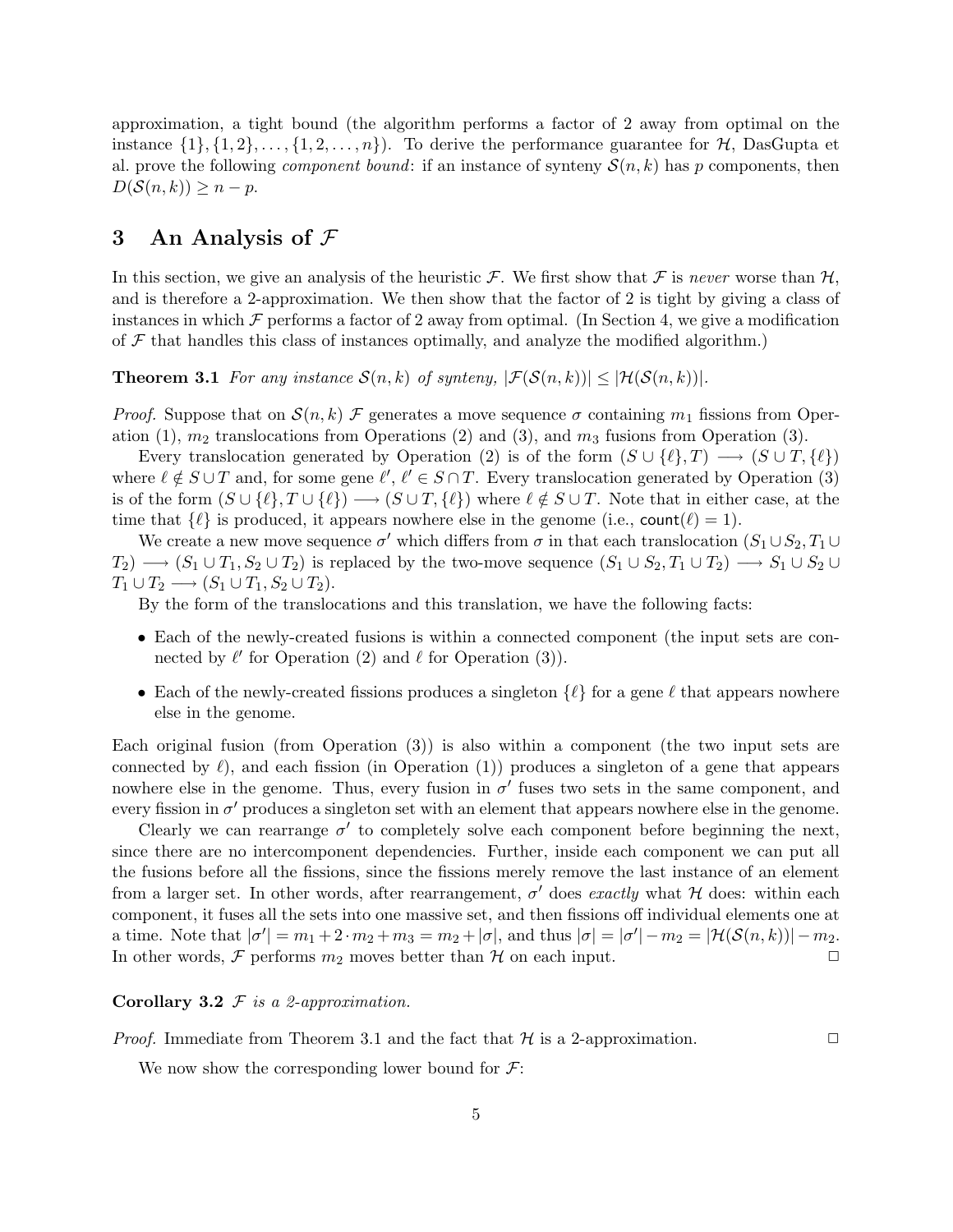**Lemma 3.3** For any  $\varepsilon > 0$ , there exists an instance  $\mathcal{S}(n,k)$  with  $|\mathcal{F}(\mathcal{S}(n,k))| \geq (2-\varepsilon) \cdot D(\mathcal{S}(n,k))$ .

*Proof.* Select any n such that  $1/(n-1) \leq \varepsilon$ . We give a synteny instance  $\mathcal{S}(n,n)$  such that  $D(\mathcal{S}(n,n)) = n-1$  and  $|\mathcal{F}(\mathcal{S}(n,n))| = 2n-3$ . Then the ratio between the result of  $\mathcal F$  and the optimal is  $\frac{2(n-1)-1}{n-1}$ , i.e., only  $\frac{1}{n-1}$  better than two times optimal.

The instance  $S(n, n)$  consists of  $\{1, 2, \ldots, n\}$  and  $n - 1$  copies of  $\{n\}$ . Here is an  $n - 1$  move sequence solving the instance:

 $[n-1]$  moves For  $i=1$  to  $n-1$ , translocate the *i*th singleton {n} with the remaining elements of the large set to produce the singleton  $\{i\}.$ 

Each move removes one of the  $n-1$  genes appearing only in the large set while absorbing another of the singleton  ${n \brace k}$  sets, so that after  $n-1$  of these moves all the ns have been joined. This is optimal by the component bound.

Now, we examine what F does on this input. Genes  $1, 2, \ldots, n-1$  are exactly symmetric in this instance, so we assume without loss of generality that  $\mathcal F$  selects them in ascending order.

| $[n-2$ moves          | For $i = 1$ to $n - 2$ , count(i) = 1. The gene $n - 1$ is syntenic<br>with $i$ and appears in no other chromosome, so by Operation<br>(1) we fission off the singleton $\{i\}$ . This leaves $\{n-1, n\}$ and<br>$n-1$ copies of $\{n\}$ . |
|-----------------------|---------------------------------------------------------------------------------------------------------------------------------------------------------------------------------------------------------------------------------------------|
| $[1 \text{ move}]$    | $count(n-1) = 1$ , so select it. By Operation (2), translocate<br>${n-1,n}$ and ${n}$ to produce ${n-1}$ and ${n}$ . This leaves<br>$n-1$ copies of $\{n\}$ .                                                                               |
| $[n-2 \text{ moves}]$ | Fuse the $n-1$ copies of $\{n\}$ by Operation (3).                                                                                                                                                                                          |

Thus F requires  $n-2$  fissions, 1 translocation, and  $n-2$  fusions, or  $2n-3$  moves total.  $\Box$ 

 $\mathcal F$  therefore has the same asymptotic behavior as  $\mathcal H$ : it is always within a factor of 2 of optimal, and there are instances in which it performs  $2 - \varepsilon$  away from optimal.

# 4 A Possible Improvement to  $\mathcal F$

Note that the non-optimality of  $\mathcal F$  on the instance in Lemma 3.3 is only as the result of applications of Operation (1). When the applications of this operation have been completed, the resulting genome is  $\{n-1, n\}$  and  $n-1$  copies of  $\{n\}$ . F takes  $n-1$  more moves after this point, which is optimal by the component bound. In other words, the non-optimality of Operation (1) is sufficient to cause  $\mathcal F$  to be a factor of 2 away from optimal.

The difficulty with  $\mathcal F$  results from overzealous applications of Operation (1) when Operation (2) could do some good. (Notice from Theorem 3.1 that the more translocations  $\mathcal F$  does, the better its performance.) Call  $\mathcal{F}'$  the algorithm resulting from making the following fixes to  $\mathcal{F}$  to deal with this problem:

• Apply Operation (1) only if all of the genes syntenic with  $\ell$  appear in no other chromosomes.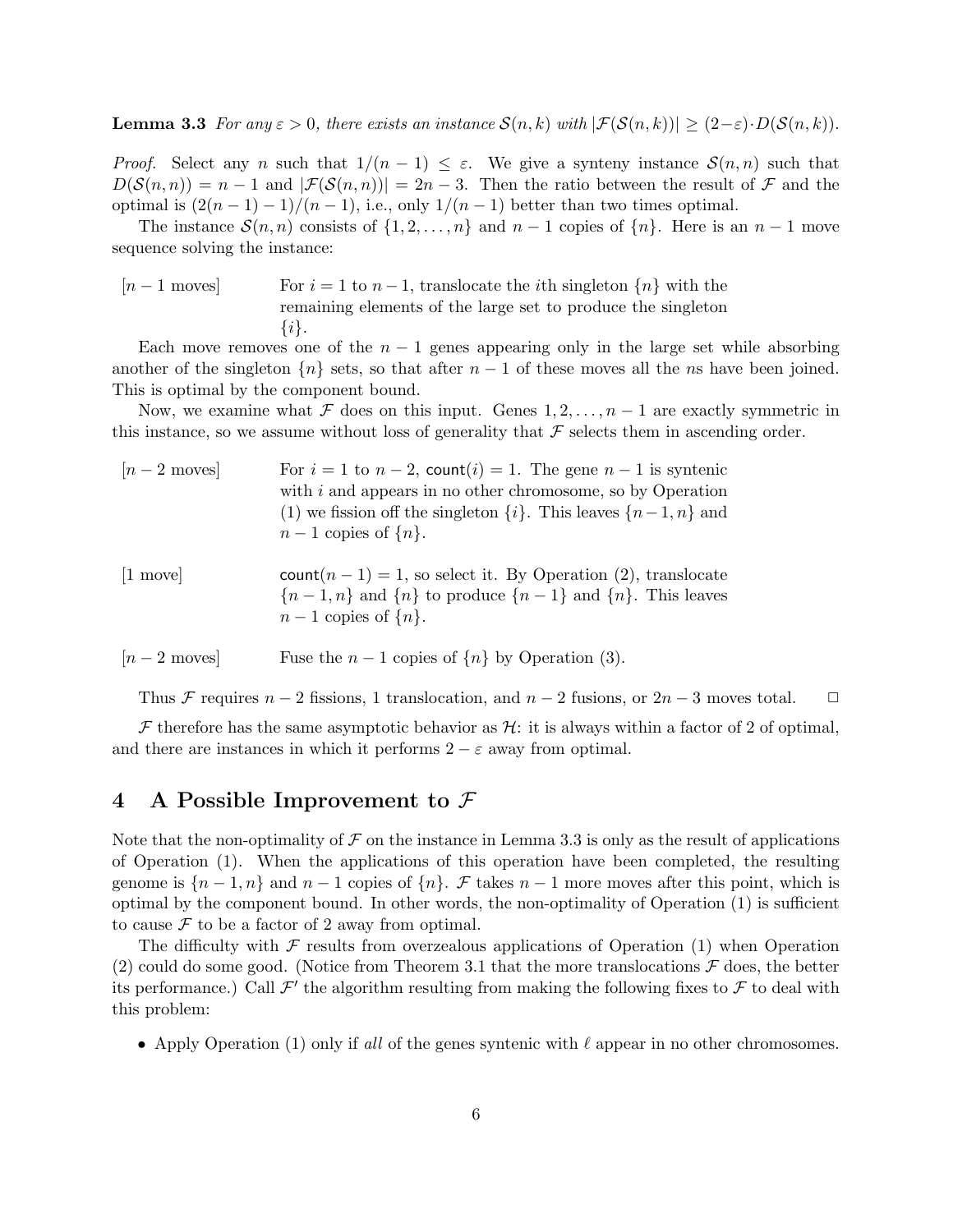• Apply Operation (2) if any gene syntenic with  $\ell$  appears in another chromosome. The second chromosome involved in the translocation is selected as in  $\mathcal{F}$ , but ignoring those genes  $\ell'$ syntenic with  $\ell$  such that  $\text{count}(\ell') = 1$ .

Note that  $\mathcal{F}'$  performs optimally on the bad instance for  $\mathcal F$  in Lemma 3.3: the genes are still selected in the same order, but each of the first  $n - 1$  fissions becomes a translocation, and the instance is solved after these translocations.

**Theorem 4.1** For any instance  $\mathcal{S}(n,k)$  of synteny,  $|\mathcal{F}'(\mathcal{S}(n,k))| \leq |\mathcal{H}(\mathcal{S}(n,k))|$ .

*Proof.* Analogous to the proof of Theorem 3.1.  $\Box$ 

**Corollary 4.2**  $\mathcal{F}'$  is a 2-approximation.

The following lemma shows, however, that  $\mathcal{F}'$  is also no better than a 2-approximation.

**Lemma 4.3** For any  $\varepsilon > 0$ , there exists an instance  $\mathcal{S}(n, k)$  with  $|\mathcal{F}'(\mathcal{S}(n, k))| \geq (2 - \varepsilon) \cdot D(\mathcal{S}(n, k))$ .

*Proof.* We give an instance  $\mathcal{S}(\alpha i + 1, \alpha i + i + 1)$  with  $D(\mathcal{S}(\alpha i + 1, \alpha i + i + 1)) = \alpha i + i$  and  $|\mathcal{F}'(\mathcal{S}(\alpha i + 1, \alpha i + i + 1))| = 2\alpha i - 1$  for  $3 \leq \alpha < i$ . Selecting  $\alpha$  and i so that  $\varepsilon \geq (2i + 1)/(\alpha i + i)$ then gives us an instance in which  $\mathcal{F}'$  performs  $(2 - \varepsilon)$  away from optimal.

Consider the instance  $\mathcal{S}(\alpha i + 1, \alpha i + i + 1)$  consisting of the following sets, for  $3 \leq \alpha < i$ :

- $S = \{1, 2, \ldots, \alpha i + 1\}$
- *i* copies of  $Z = \{i + 1, i + 2, ..., \alpha i + 1\}$
- $X_{i,q} = \{j\}$ , for  $1 \leq j \leq i$  and  $1 \leq q \leq \alpha$ .

See Figure 2 for a schematic view of the characteristic matrix of this instance.

Here is a move sequence solving  $S(\alpha i + 1, \alpha i + i + 1)$  in  $\alpha i + i$  moves:

| $[i-1$ moves           | Fuse the <i>i</i> copies of Z, leaving S, the $X_{i,q}$ s, and a single copy<br>of $Z$ .                                                                                                                                                                                         |
|------------------------|----------------------------------------------------------------------------------------------------------------------------------------------------------------------------------------------------------------------------------------------------------------------------------|
| $[1 \text{ move}]$     | Translocate S and Z to produce $\{1, 2, , \alpha i\}$ and $\{\alpha i + 1\}$ .                                                                                                                                                                                                   |
| $[(\alpha - 1)i$ moves | Translocate $(\alpha - 1)$ of the singletons for each of the genes<br>$1, 2, \ldots, i$ with the set $\{1, 2, \ldots, \alpha i\}$ to produce the single-<br>tons $\{i+1\}, \{i+2\}, \ldots, \{\alpha i\}$ . This leaves $\{1, 2, \ldots, i\}$ and<br>$\{1\},\{2\},\ldots,\{i\}.$ |
| $[i \space moves]$     | For $j = 1$ to $i-1$ , translocate $\{j\}$ with the large set to remove<br>j from it. This leaves two copies of $\{i\}$ . Fuse these to solve<br>the instance.                                                                                                                   |

This is optimal by duality and the component bound.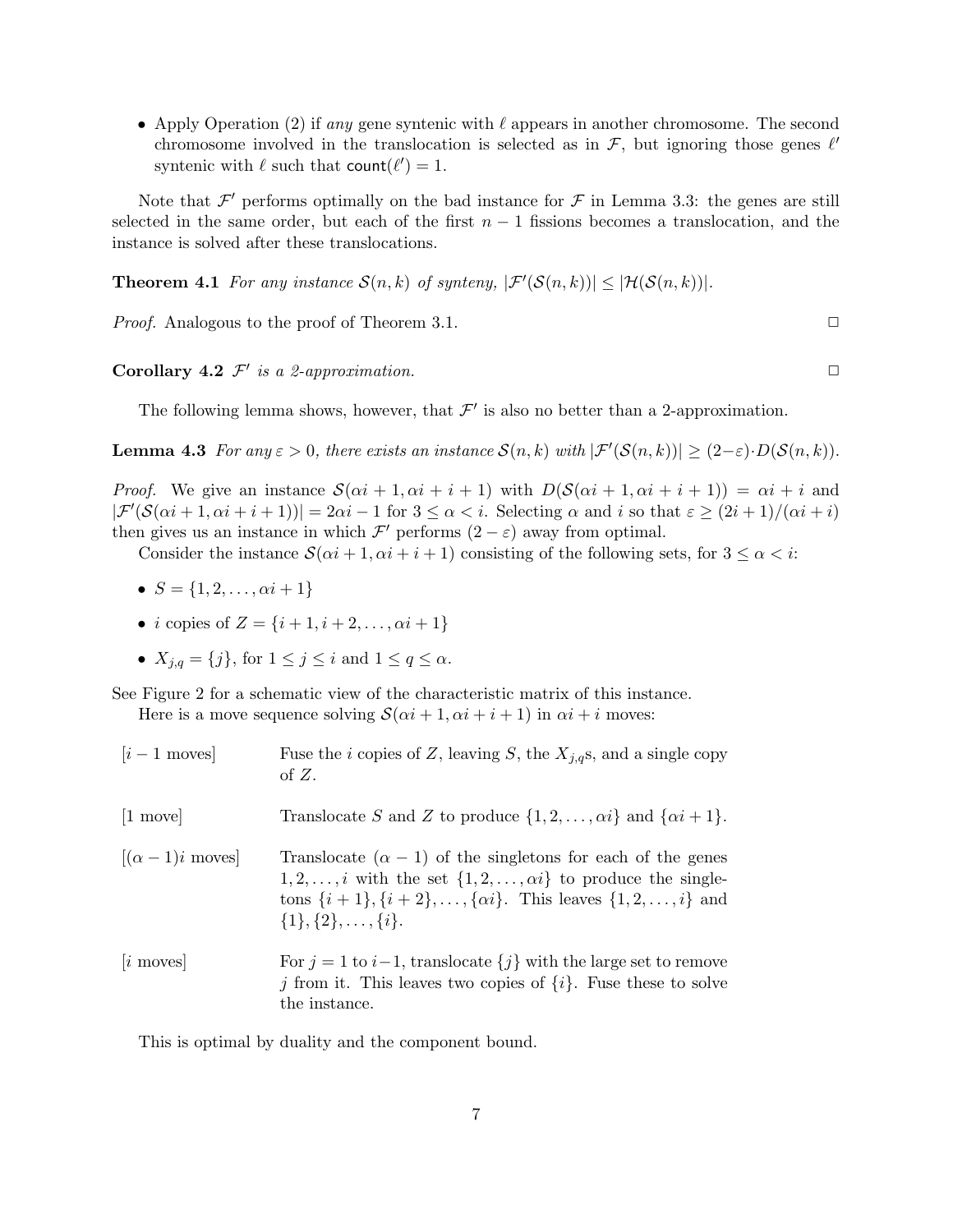

Figure 2: A bad example for  $\mathcal F$  and  $\mathcal F'$ . Fusing the Zs together allows every succeeding move to be a translocation; greedily working on the singletons produces a move sequence nearly twice as long.

Elements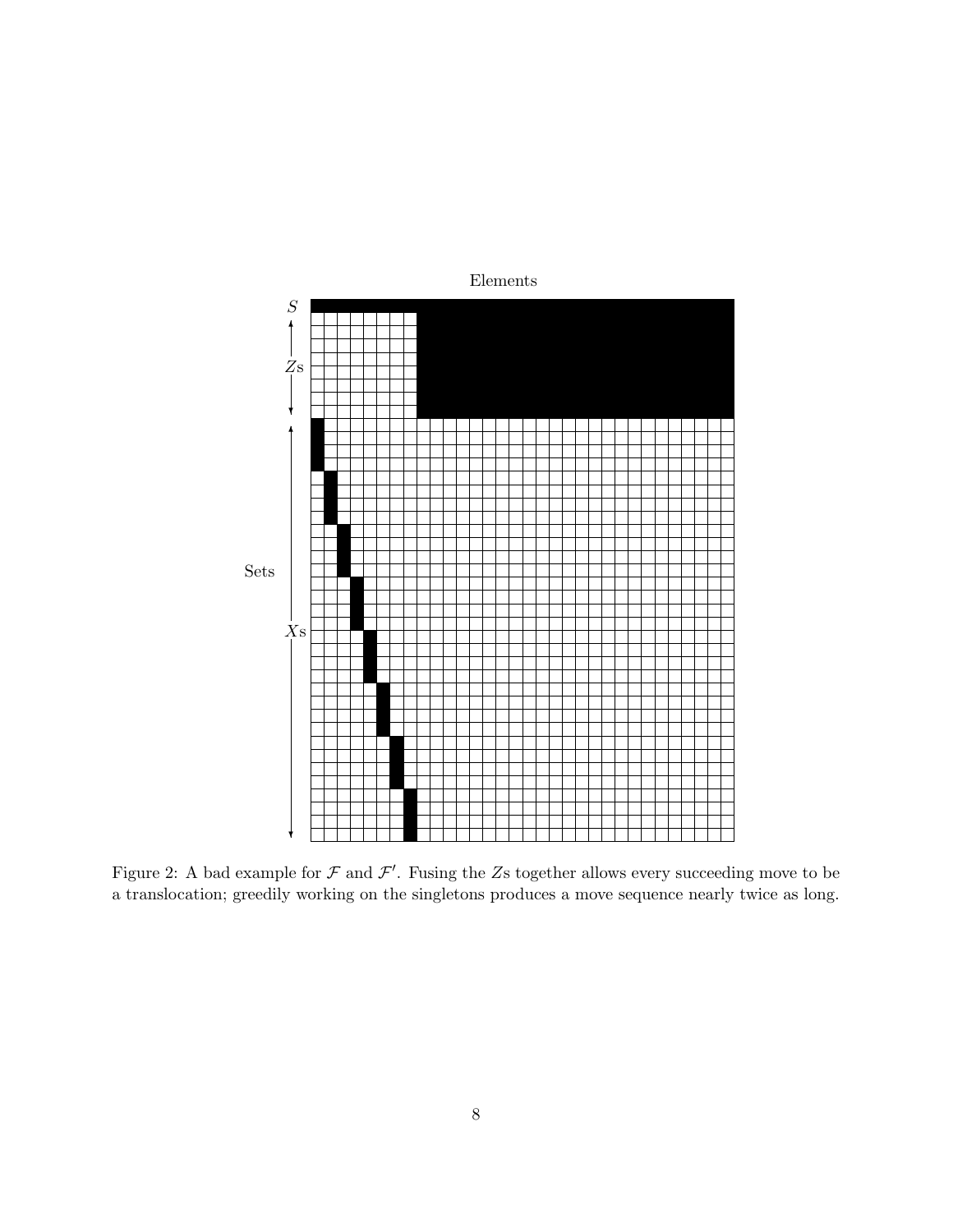We now examine what  $\mathcal{F}'$  does on this instance. Notice that

$$
count(\ell) = \begin{cases} \alpha + 1 & \text{for } \ell \in \{1, 2, \dots, i\} \\ i + 1 & \text{for } \ell \in \{i + 1, i + 2, \dots, \alpha i + 1\}. \end{cases}
$$

Since  $1, 2, \ldots, i$  are completely symmetric in this instance, without loss of generality we assume that the algorithm picks them in ascending order. Similarly,  $i + 1, i + 2, \ldots, \alpha i + 1$  are symmetric, and we assume without loss of generality that they are selected in ascending order, as well.

| $\alpha$ moves           | $\alpha < i$ , so we first select $\ell = 1$ . Applying Operation (3), we<br>fuse all singletons $\{1\}$ and then translocate with S to produce<br>$\{1\}$ and $\{2,3,\ldots,\alpha i+1\}.$ |
|--------------------------|---------------------------------------------------------------------------------------------------------------------------------------------------------------------------------------------|
| $ \alpha \text{ moves} $ | Select $\ell = 2$ . Apply Operation (3) as above to produce $\{2\}$<br>and $\{3, 4, , \alpha i + 1\}.$                                                                                      |
| $\vdots$                 | $\bullet$                                                                                                                                                                                   |
| $\alpha$ moves           | Select $\ell = i$ . Apply Operation (3) as above to produce $\{i\}$<br>and $\{i+1, i+2, \ldots, \alpha i+1\} = Z$ . The only remaining sets<br>are $i+1$ copies of the set Z.               |
| $[i \space moves]$       | Select $\ell = i + 1$ . Apply Operation (3) to fuse i copies of Z,<br>and then translocate the last two copies to produce $\{i+1\}$<br>and $\{i+2, i+3, \ldots, \alpha i+1\}.$              |
| $[(\alpha-1)i-1$ moves   | Fission the remaining set $\{i+2, i+3, \ldots, \alpha i+1\}$ into single-<br>tons, by Operation $(1)$ .                                                                                     |

 $\mathcal{F}'$  thus has to complete  $\alpha i + i + (\alpha - 1)i - 1 = 2\alpha i - 1$  moves to solve this instance.  $\Box$ 

Note that  $\mathcal F$  does poorly on these instances, as well — bad choices of the genes by Priority (C) are sufficient to cause the non-optimality, and  $\mathcal F$  selects genes in the same way as  $\mathcal F'$ .

# 5 Moves between Connected Components

It seems intuitive that when attacking an instance of synteny consisting of two distinct connected components, the optimal move sequence would never fuse these components together. Both  $H$  and  $\mathcal{F}$  (and  $\mathcal{F}'$ ) work within connected components, in fact. However, the following theorem shows that this approach is doomed to be a factor of two away from optimal.

**Theorem 5.1** For any algorithm  $\mathcal A$  that works only within connected components, and for any  $\varepsilon > 0$ , there exists an instance  $\mathcal{S}(n,k)$  where  $|\mathcal{A}(\mathcal{S}(n,k))| \geq (2-\varepsilon) \cdot D(\mathcal{S}(n,k)).$ 

*Proof.* We construct an instance of synteny  $S(n, n)$  solvable in  $n - 1$  moves, but for which A will require  $2n-4$  moves. Selecting n so that  $\varepsilon \geq 2/(n-1)$  yields an instance where A is  $2-\varepsilon$  away from optimal.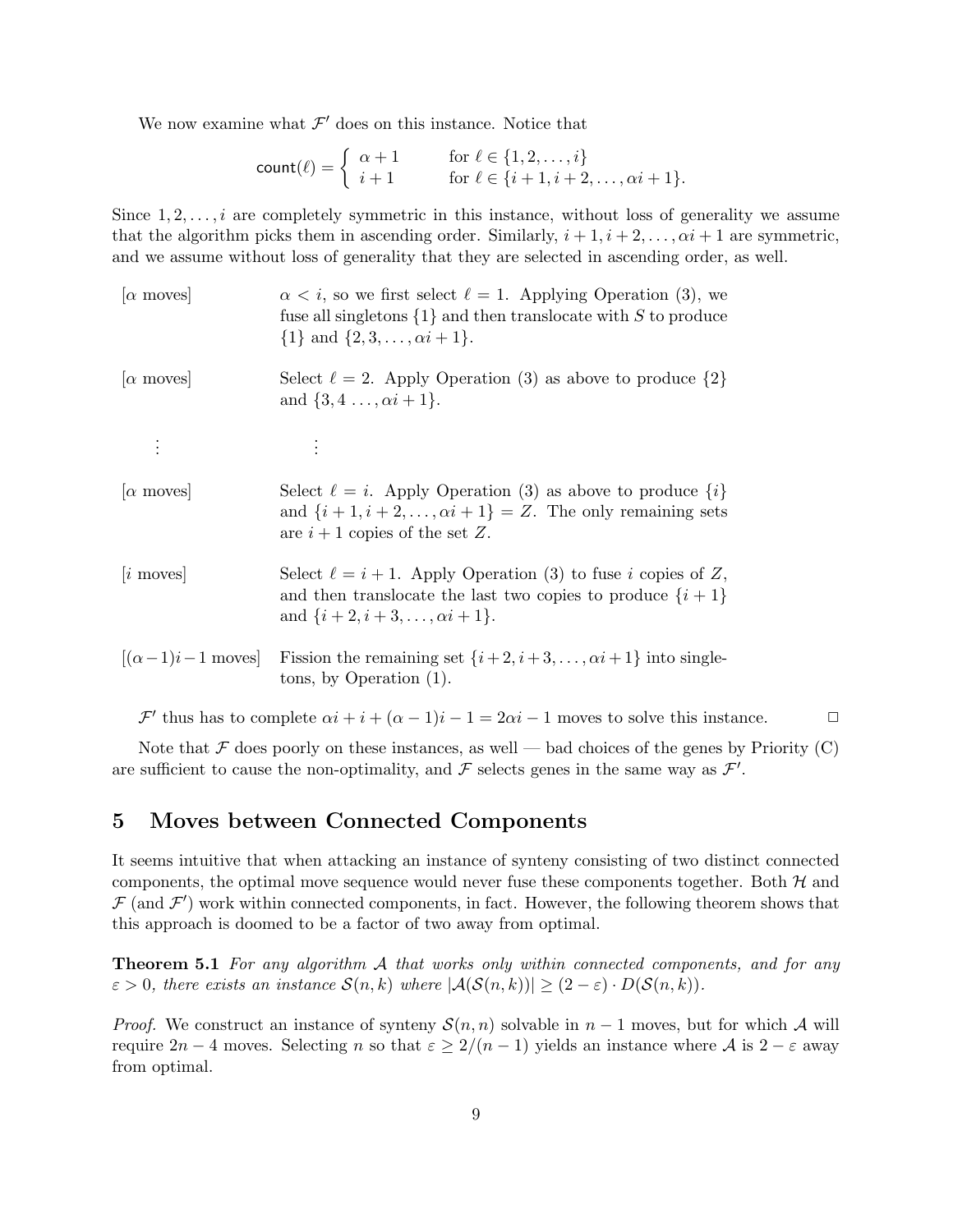Consider the instance  $\mathcal{S}(n,n)$  consisting of  $\{1, 2, \ldots, n-1\}$  and  $n-1$  copies of  $\{n\}$ . First we observe that there is a move sequence solving this instance in  $n - 1$  moves:

| $[1 \text{ move}]$ | Translocate $\{1, 2, , n-1\}$ and $\{n\}$ to produce $\{1\}$ and<br>$\{2,3,\ldots,n-1,n\}.$                                                                |
|--------------------|------------------------------------------------------------------------------------------------------------------------------------------------------------|
| $[n-2$ moves       | For $i = 2$ through $n - 1$ , perform a translocation of the set<br>$\{i, i+1, \ldots, n\}$ and $\{n\}$ to produce $\{i\}$ and $\{i+1, i+2, \ldots, n\}$ . |

For any algorithm  $\mathcal A$  working only within components, however, the moves that  $\mathcal A$  can make are severely limited. Since  $\{1, 2, \ldots, n-1\}$  is a component all by itself, there is no choice but to complete  $n-2$  fissions. The  $n-1$  copies of  $\{n\}$  also form an entire component by themselves. Thus the only possible moves are to complete  $n-2$  fusions to create a unique singleton. Therefore,  $\mathcal A$ completes  $2n - 4$  moves on this instance.  $\Box$ 

It is now natural to define the *connected synteny problem*, to find the minimum number of moves required to transform one genome into another with all moves constrained to work only within a single component. (This is equivalent to limiting consideration to instances with a single connected component — an optimal move sequence for an instance with multiple components is just the concatenation of optimal move sequences solving each of its components.)

Obviously, the optimal move sequence that works within components is no shorter than the optimal unconstrained move sequence. Because  $H, \mathcal{F}$ , and  $\mathcal{F}'$  all generate move sequences that work within components, these algorithms are also 2-approximations for the connected synteny problem. In each of the examples in which these algorithms are  $2 - \varepsilon$  away from optimal, the optimal move sequence works only within components. (In fact, there is only one component in each example.) Thus  $H, \mathcal{F}$ , and  $\mathcal{F}'$  are all 2-approximations for this problem, and no better. Whether it is easier to approximate connected synteny, however, remains an open question.

# 6 Non-Redundancy and Monotonicity

In this section, we show that, for any instance, there is an optimal move sequence containing no moves that produce two sets with non-empty intersection. We also prove a monotonicity property for syntenic distance.

We first need to introduce an extension to our notation to handle the case of empty sets as input. If  $S_1, \ldots, S_k$  is a collection of sets and, for some i,  $S_i = \emptyset$ , we understand the synteny instance  $S(n, k) = S_1, \ldots, S_k$  to represent the synteny instance  $\mathcal{T}(n, k-1) = S_1, \ldots, S_{i-1}, S_{i+1}, \ldots, S_k$ .

**Lemma 6.1** If there is a move sequence  $\sigma = (\sigma_1, \sigma_2, \ldots, \sigma_m)$  solving  $S_1, \ldots, S_i \cup \{a\}, \ldots, S_k$  where  $a \notin S_i$  (with  $S_i$  possibly empty), then there is a move sequence  $\sigma'$  solving  $S_1, \ldots, S_i, \ldots, S_k$  in at most m steps.

Proof. We proceed by induction on m.

For the base case  $(m = 1)$ ,  $\sigma_1$  must solve the instance. We have two cases (a cannot appear in more than one additional set, since otherwise no single move could solve the instance):

• The element a also appears in some set  $S_{j\neq i}$ .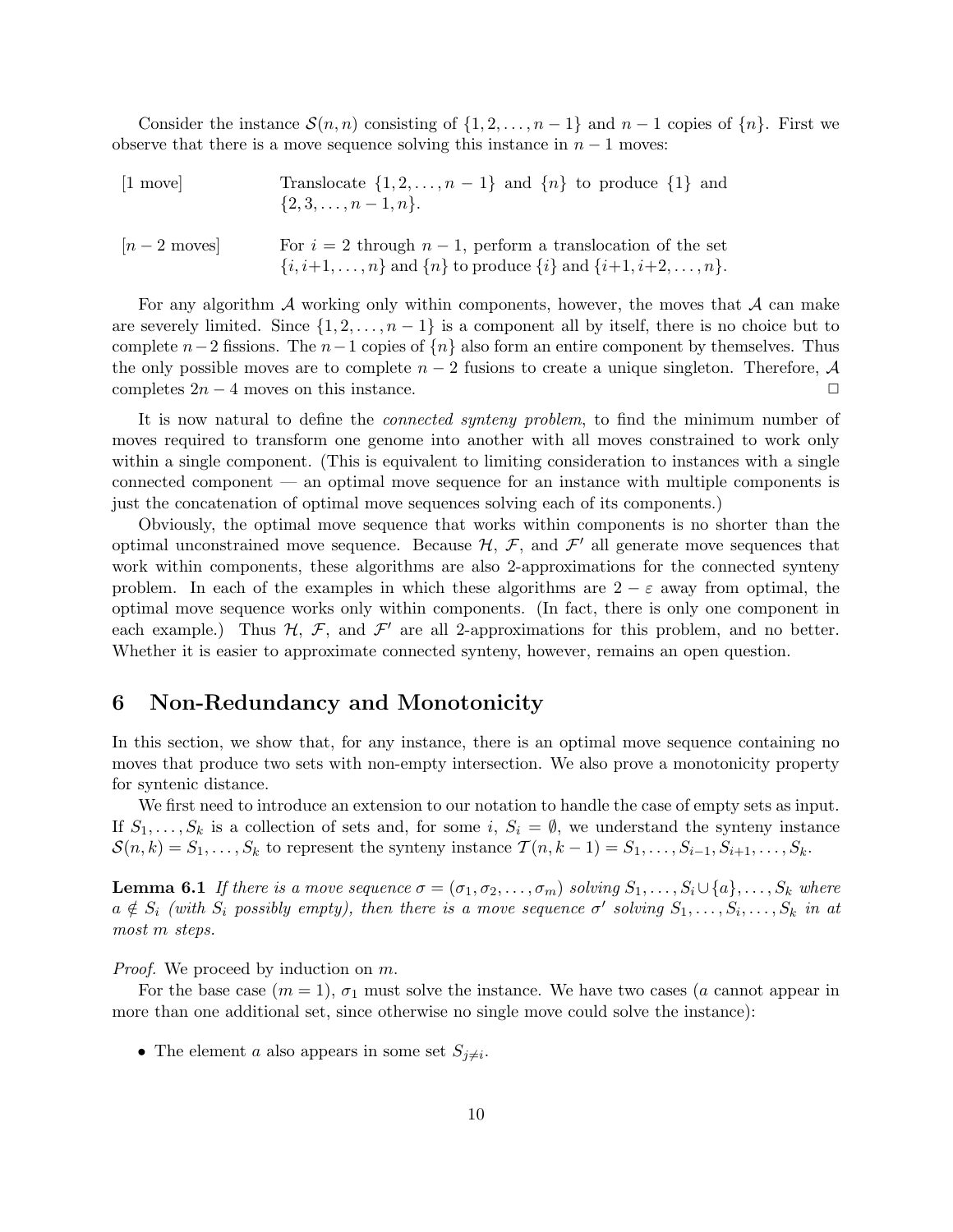$\sigma_1$  must take  $S_i \cup \{a\}$  and  $S_j$  as input, and produce the singleton  $\{a\}$  as output. Otherwise, two copies of the gene  $a$  remain, or the copy of  $a$  is bundled up with some other element(s). This first restriction implies that  $\sigma_1$  cannot be a fission.

If  $\sigma_1$  is the fusion  $(S_j, S_i \cup \{a\}) \longrightarrow \{a\}$ , it must be the case that  $S_j = \{a\}$  and  $S_i = \emptyset$ . Thus  $S_1, \ldots, S_k$  is already in the target form, and in the new instance we are done without making any move.

If  $\sigma_1$  is a translocation, a must occur in only one of the output sets, for otherwise it appears twice and the instance is not solved. Thus  $\sigma_1 = (S_i \cup \{a\}, S_j) \longrightarrow (S_i \cup [S_j - \{a\}], \{a\})$ . We can replace this by  $\sigma'_1 = (S_i, S_j) \longrightarrow (S_i \cup [S_j - \{a\}], \{a\})$  to solve the instance  $S_1, \ldots, S_k$ .

• *a* does not appear elsewhere in the genome.

Then the last move need not involve the singleton  $\{a\}$ . If it does not, then it must be the case that  $S_i = \emptyset$ . (Otherwise after the last move of the sequence a is in a non-singleton and the instance has not been solved.) In this case, simply doing the last move will solve  $S_1, \ldots, S_k$ .

If the last move does involve  $S_i \cup \{a\}$ , it is not a fusion since any fusing would couple a with some other element. (Since a does not appear elsewhere in the genome, a would have to be coupled with some element  $b \neq a$ .)

If  $\sigma_1$  is a fission, then it must produce a singleton set  $\{a\}$  and some other set not containing a in order to solve the instance. Since  $a \notin S_i$ , this means that  $\sigma_1 = S_i \cup \{a\} \longrightarrow (\{a\}, S_i)$ . If we replace  $S_i \cup \{a\}$  by  $S_i$  in the instance, the instance is already in the target form and we can skip this move.

If  $\sigma_1$  is a translocation, it must be  $(S_j, S_i \cup \{a\}) \longrightarrow (U, \{a\})$  for some set U, or else (as with the fusion case) the instance would not be solved. If  $a \in U$  then the instance is not solved, since a appears twice. Therefore it must be the case that  $U = S_i \cup S_j$ . To solve the new instance, we can simply do the fusion  $(S_i, S_j) \longrightarrow S_i \cup S_j$  and we are done.

For the inductive case  $(m \geq 2)$ , first we handle the cases when  $\sigma_1$  is any move that does not involve the set  $S_i \cup \{a\}$ . For  $\ell$  and j distinct from i:

- $\sigma_1 = (S_\ell, S_j) \longrightarrow S_\ell \cup S_j$ . Then  $\sigma_{2...m}$  solves  $S_r(1 \leq r \leq k, r \neq \ell, r \neq j, r \neq i), S_i \cup \{a\}, S_\ell \cup S_j$ . By the inductive hypothesis, we have a move sequence  $\sigma'$  solving  $S_r(1 \leq r \leq k, r \neq \ell, r \neq \ell)$  $j, r \neq i$ ,  $S_i, S_\ell \cup S_j$  in at most  $m - 1$  moves.
- $\sigma_1 = S_\ell \longrightarrow (U, V)$ . Then  $\sigma_{2...m}$  solves  $S_r(1 \leq r \leq k, r \neq \ell, r \neq i), S_i \cup \{a\}, U, V$ . By the inductive hypothesis, we have a move sequence  $\sigma'$  solving  $S_r(1 \leq r \leq k, r \neq \ell, r \neq i), S_i, U, V$ in at most  $m-1$  moves.
- $\sigma_1 = (S_\ell, S_j) \longrightarrow (U, V)$ . Then  $\sigma_{2...m}$  solves  $S_r(1 \leq r \leq k, r \neq \ell, r \neq j, r \neq i)$ ,  $S_i \cup \{a\}, U, V$ . By the inductive hypothesis, we have a move sequence  $\sigma'$  solving  $S_r(1 \leq r \leq k, r \neq \ell, r \neq \ell)$  $j, r \neq i$ ,  $S_i, U, V$  in at most  $m - 1$  moves.

In each case, doing  $\sigma_1$  and  $\sigma'$  solves  $S_1, \ldots, S_k$  in at most m moves. We now consider the cases in which  $\sigma_1$  takes  $S_i \cup \{a\}$  as input.

• Suppose  $\sigma_1$  is a fission, and that  $S_i = S_{i_1} \cup S_{i_2}$ .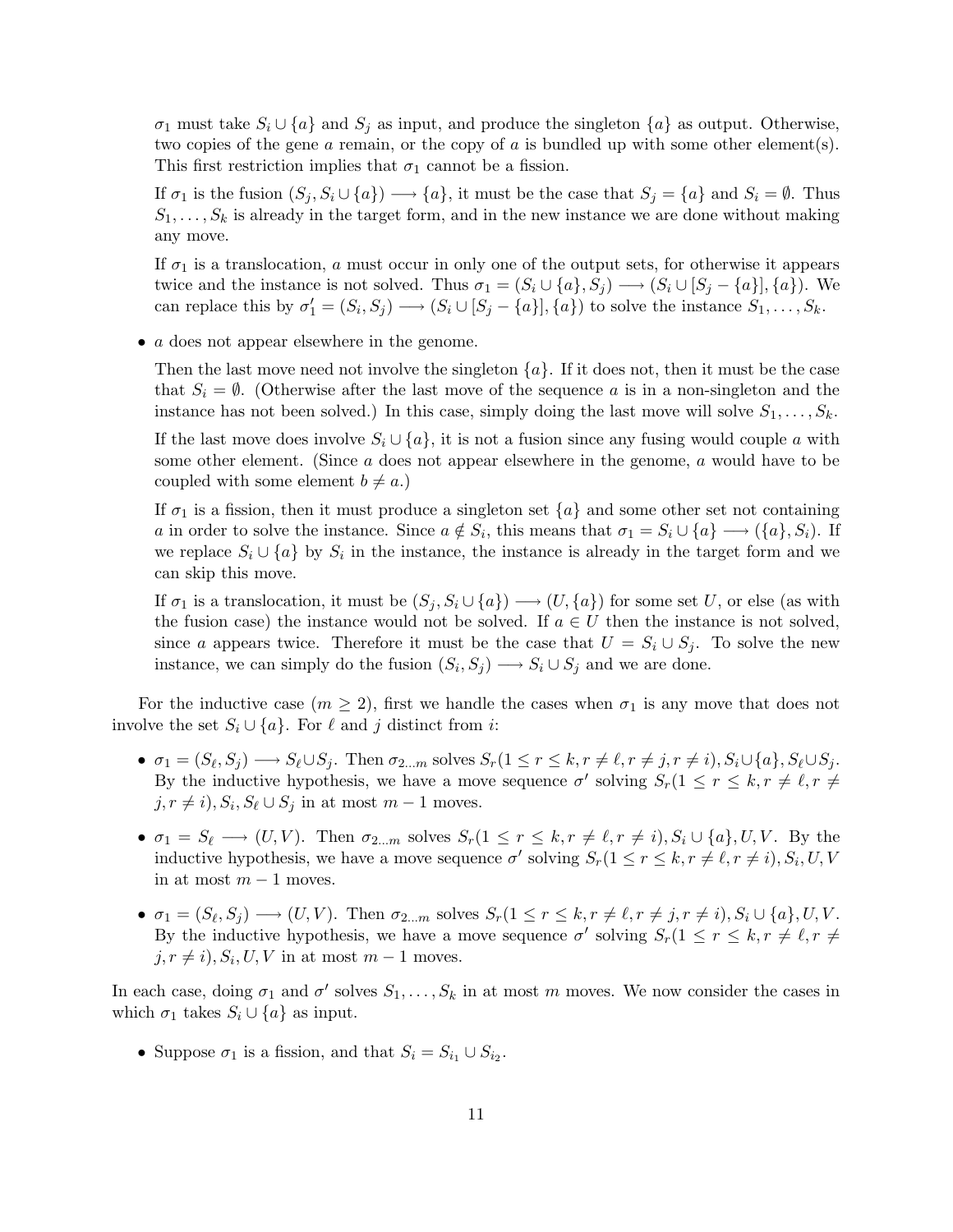If  $\sigma_1 = S_i \cup \{a\} \longrightarrow (S_{i_1} \cup \{a\}, S_{i_2})$ , then  $\sigma_{2...m}$  solves the instance  $S_r(1 \leq r \leq k, r \neq 0)$  $i)$ ,  $S_{i_1} \cup \{a\}$ ,  $S_{i_2}$ . By the inductive hypothesis, there is a  $\sigma'$  solving  $S_r(1 \leq r \leq k, r \neq i)$ ,  $S_{i_1}$ ,  $S_{i_2}$ in at most  $m-1$  steps. Then doing  $S_i \longrightarrow (S_{i_1}, S_{i_2})$  followed by  $\sigma'$  solves  $S_1, \ldots, S_k$  in at most m steps.

If  $\sigma_1 = S_i \cup \{a\} \longrightarrow (S_{i_1} \cup \{a\}, S_{i_2} \cup \{a\})$ , then  $\sigma_{2...m}$  solves the instance  $S_r(1 \leq r \leq k, r \neq 0)$ i),  $S_{i_1} \cup \{a\}$ ,  $S_{i_2} \cup \{a\}$  in  $m-1$  moves. By the inductive hypothesis applied to  $\sigma_{2...m}$  and  $S_{i_1} \cup \{a\}$ , there is a  $\sigma'$  solving  $S_r(1 \leq r \leq k, r \neq i), S_{i_1}, S_{i_2} \cup \{a\}$  in at most  $m-1$  steps. Applying the inductive hypothesis again, this time to  $\sigma'$  and  $S_{i_2} \cup \{a\}$ , we have that there is a  $\sigma''$  solving  $S_r(1 \leq r \leq k, r \neq i), S_{i_1}, S_{i_2}$  in at most  $m-1$  steps. Then doing  $S_i \longrightarrow (S_{i_1}, S_{i_2})$ followed by  $\sigma''$  solves  $S_1, \ldots, S_k$  in at most m steps.

• Suppose that  $\sigma_1$  is the fusion  $(S_i \cup \{a\}, S_\ell) \longrightarrow S_i \cup \{a\} \cup S_\ell$ . Then  $\sigma_{2...m}$  solves the instance  $S_r(1 \leq r \leq m, r \neq \ell, r \neq i), S_i \cup \{a\} \cup S_{\ell}$  in  $m-1$  steps.

If  $a \in S_\ell$ , then  $S_i \cup \{a\} \cup S_\ell = S_i \cup S_\ell$ . Thus  $\sigma_{2...m}$  solves  $S_r(1 \leq r \leq m, r \neq \ell, r \neq i), S_i \cup S_\ell$ , and doing  $(S_i, S_\ell) \longrightarrow S_i \cup S_\ell$  and  $\sigma_{2...m}$  solves  $S_1, \ldots, S_k$  in m steps.

If  $a \notin S_{\ell}$ , then by the inductive hypothesis, there is a  $\sigma'$  solving  $S_r(1 \leq r \leq m, r \neq \ell, r \neq \ell)$  $i)$ ,  $S_i \cup S_\ell$  in  $m-1$  steps. To solve  $S_1, \ldots, S_k$ , we do the fusion  $(S_i, S_\ell) \longrightarrow S_i \cup S_\ell$  and run  $\sigma'$ , which requires at most m steps.

• Suppose  $\sigma_1$  is a translocation using the set  $S_i \cup \{a\}$  and  $S_\ell$ , where  $S_i = S_{i_1} \cup S_{i_2}$  and  $S_{\ell} = S_{\ell_1} \cup S_{\ell_2}$ . Then  $\sigma_1$  must look like one of the following:

$$
(1) \qquad (S_{\ell}, S_i \cup \{a\}) \longrightarrow (S_{\ell_1} \cup S_{i_1}, S_{\ell_2} \cup S_{i_2} \cup \{a\})
$$

$$
(2) \qquad (S_{\ell}, S_i \cup \{a\}) \longrightarrow (S_{\ell_1} \cup S_{i_1} \cup \{a\}, S_{\ell_2} \cup S_{i_2} \cup \{a\}).
$$

In either case we replace this move by the translocation  $\sigma'_1 = (S_\ell, S_i) \longrightarrow (S_{\ell_1} \cup S_{i_1}, S_{\ell_2} \cup S_{i_2}).$ In case (1), if  $a \in S_{\ell_2}$ , then  $\sigma_{2...m}$  solves  $S_r(1 \leq r \leq k, r \neq \ell, r \neq i)$ ,  $S_{\ell_1} \cup S_{i_1}$ ,  $S_{\ell_2} \cup S_{i_2}$  in  $m-1$ steps, since  $S_{\ell_2} \cup S_{i_2} \cup \{a\} = S_{\ell_2} \cup S_{i_2}$ . Then we can do  $\sigma'_1$  and  $\sigma_{2...m}$  to solve  $S_1, \ldots, S_k$  in m steps.

If  $a \notin S_{\ell_2}$ , then  $\sigma_{2...m}$  solves  $S_r(1 \leq r \leq k, r \neq \ell, r \neq i), S_{\ell_1} \cup S_{i_1}, S_{\ell_2} \cup S_{i_2} \cup \{a\}$  in  $m-1$ steps. By the inductive hypothesis, there is a move sequence  $\sigma'$  solving  $S_r(1 \leq r \leq k, r \neq 0)$  $\ell, r \neq i$ ,  $S_{\ell_1} \cup S_{i_1}, S_{\ell_2} \cup S_{i_2}$  in at most  $m-1$  steps. Gluing this together with  $\sigma'_1$  yields a sequence solving  $S_1, \ldots, S_k$  in at most m moves.

In case (2), if  $a \in S_{\ell_1}$  then  $S_{\ell_1} \cup S_{i_1} \cup \{a\} = S_{\ell_1} \cup S_{i_1}$  and this move is actually  $(S_{\ell}, S_i \cup \{a\}) \longrightarrow$  $(S_{\ell_1} \cup S_{i_1}, S_{\ell_2} \cup S_{i_2} \cup \{a\})$ , which is exactly case (1). Otherwise,  $a \notin S_{\ell_1}$ . If  $a \in S_{\ell_2}$ , for exactly the same reason as above (with the roles of  $S_{\ell_1}$  and  $S_{\ell_2}$  reversed), we are again in case (1). Thus the only interesting case is when  $a \notin S_{\ell_1}$  and  $a \notin S_{\ell_2}$ .

In this case,  $\sigma_{2...m}$  solves  $S_r(1 \leq r \leq k, r \neq \ell, r \neq i)$ ,  $S_{\ell_1} \cup S_{i_1} \cup \{a\}$ ,  $S_{\ell_2} \cup S_{i_2} \cup \{a\}$  in  $m-1$ moves. By the inductive hypothesis applied to  $\sigma_{2...m}$  and  $S_{\ell_1} \cup S_{i_1} \cup \{a\}$ , we have a move sequence  $\sigma'$  solving  $S_r(1 \leq r \leq k, r \neq \ell, r \neq i), S_{\ell_1} \cup S_{i_1}, S_{\ell_2} \cup S_{i_2} \cup \{a\}$  in at most  $m-1$ moves. Applying the inductive hypothesis again, to  $\sigma'$  and  $S_{\ell_2} \cup S_{i_2} \cup \{a\}$ , we have a move sequence  $\sigma''$  solving  $S_r(1 \leq r \leq k, r \neq \ell, r \neq i), S_{\ell_1} \cup S_{i_1}, S_{\ell_2} \cup S_{i_2}$  in at most  $m-1$  moves. This is exactly the result of doing the translocation  $\sigma'_1$ , so doing  $\sigma'_1$  and  $\sigma''$  solves  $S_1, \ldots, S_k$ in at most m moves.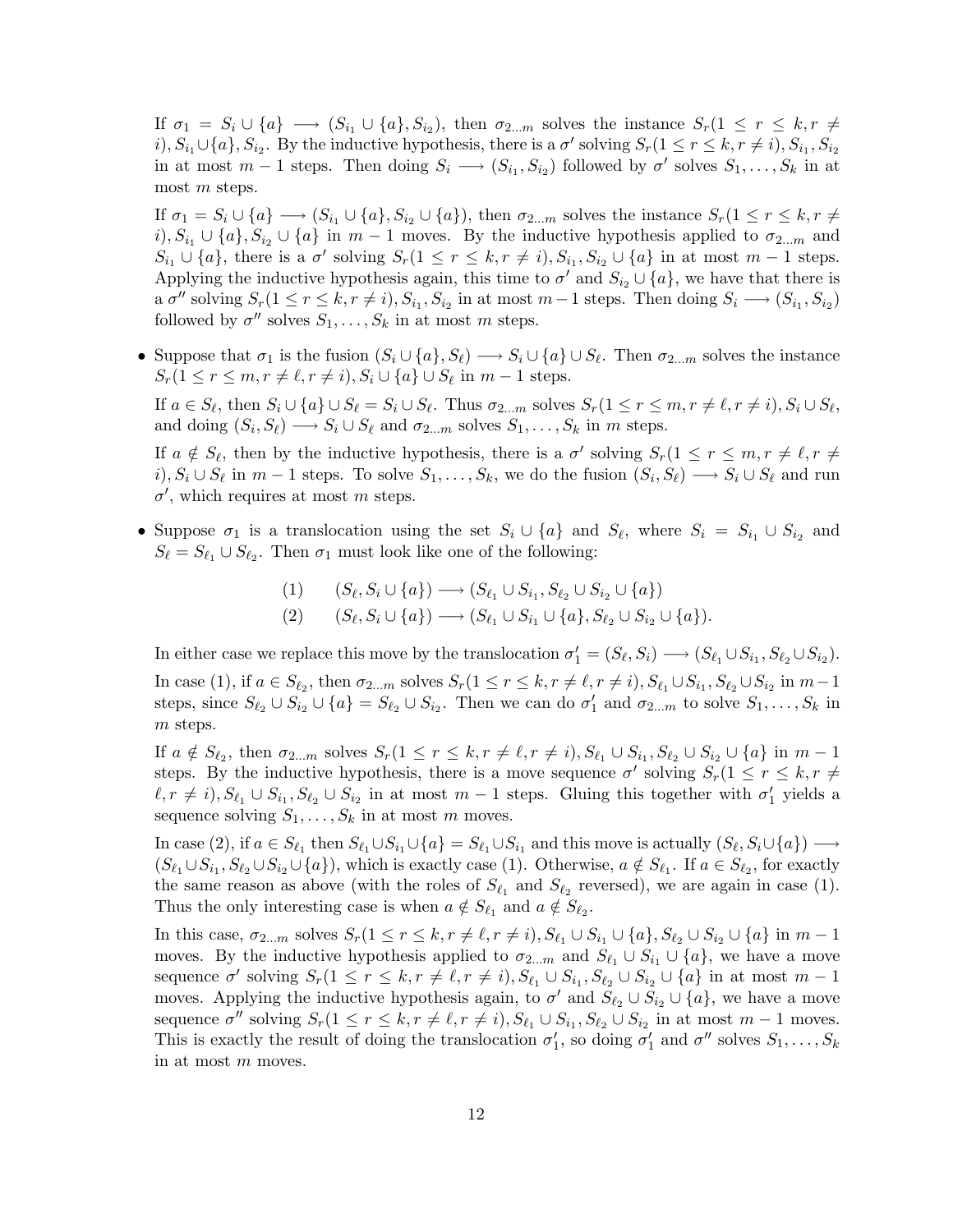Define a *redundant move* as any move creating two sets S and T such that  $S \cap T \neq \emptyset$ . (Note that only fissions and translocations can be redundant, because fusions do not create two sets.)

We need the following result on reordering from [5] to prove a theorem on redundancy: for  $\mathcal{S}(n, k)$  an instance of synteny and  $\sigma = (\sigma_1, \ldots, \sigma_m)$  any move solving the instance with  $m_1$  fusions,  $m_2$  translocations, and  $m_3$  fissions, there exists a move sequence  $\sigma'$  solving the instance in  $m' \le m$ moves in which every fusion precedes every translocation precedes every fission, using  $m'_1 \le m_1$ fusions,  $m'_2 \le m_2$  translocations, and  $m'_3 \le m_3$  fissions. (DasGupta et al. actually state this lemma for the case where  $\sigma$  is optimal, but the proof extends to a general  $\sigma$  straightforwardly.) We refer to a move sequence in which the fusions precede the translocations precede the fissions as in canonical order.

**Theorem 6.2** For any synteny instance  $\mathcal{S}(n, k)$ , there exists an optimal move sequence making no redundant moves.

*Proof.* Let  $\sigma = (\sigma_1, \ldots, \sigma_m)$  be a canonically-ordered optimal move sequence solving  $S(n, k)$ . There are no redundant fusions at all (by the definition of a redundant move). Any redundant fission must yield two copies of at least one gene a, say  $S_1 \cup S_2 \cup \{a\} \longrightarrow (S_1 \cup \{a\}, S_2 \cup \{a\})$ . But then there are two copies of the gene a, and since all succeeding moves are also fissions, the number of as can only increase, and therefore the instance will not be solved.

Then the only possible redundant moves are translocations of the form  $(T_1 \cup T_2 \cup V, U_1 \cup U_2 \cup V)$  $W \rightarrow (T_1 \cup U_1 \cup V \cup W, T_2 \cup U_2 \cup V \cup W)$  for some non-empty overlap  $V \cup W$ , with  $V \cap (T_1 \cup T_2) = \emptyset$ and  $W \cap (U_1 \cup U_2) = \emptyset$ . Then by repeatedly applying the transformation described in Lemma 6.1 to  $\sigma$  for every element of  $V \cup W$ , we can solve the instance resulting from replacing this redundant move by the translocation  $(T_1 \cup T_2 \cup V, U_1 \cup U_2 \cup W) \longrightarrow (T_1 \cup U_1 \cup V \cup W, T_2 \cup U_2)$  in at most as many moves. Repeating this sequentially for every redundant move in  $\sigma$  yields a move sequence of length at most m with no redundant moves.  $\Box$ 

The canonicalizing process does not create redundancies: with a non-redundant move sequence as input, it produces a non-redundant canonical move sequence as output. Thus we can convert any move sequence  $\sigma$  into a non-redundant canonical move sequence by consecutively applying canonicalization, redundancy elimination, and canonicalization again.

**Theorem 6.3 (Monotonicity)** Let  $S_1, \ldots, S_k$  and  $T_1, \ldots, T_k$  be two collections of sets where, for all  $1 \leq i \leq k$ ,  $T_i \subseteq S_i$ . Let  $n = |\bigcup_i S_i|$  and  $n' = |\bigcup_i T_i|$ . Let  $\mathcal{S}(n,k) = S_1, \ldots, S_k$  and let  $T(n',k) = T_1, \ldots, T_k$ . Then  $D(S(n,k)) \geq D(\mathcal{T}(n',k)).$ 

*Proof.* We proceed by induction on  $\delta = \sum_i |S_i - T_i|$ :

Base case  $(\delta = 0)$ . Then  $\mathcal{T}(n',k) = \mathcal{S}(n,k)$ , so the distances are trivially equal.

Inductive case  $(\delta \geq 1)$ . Let  $\sigma = (\sigma_1, \sigma_2, \ldots, \sigma_m)$  be an optimal move sequence solving  $\mathcal{S}(n, k)$ . Let j be the minimum index such that  $S_j \supset T_j$  and let a be any element in  $S_j - T_j$ . By applying the transformation described in Lemma 6.1, we can convert  $\sigma$  into  $\sigma'$  solving  $S_1, S_2, \ldots, S_j - \{a\}, \ldots, S_k$ in at most m steps. This instance is one element "closer" to  $\mathcal{T}(n',k)$ , so, by the inductive hypothesis, we can solve  $\mathcal{T}(n',k)$  in at most m steps.

13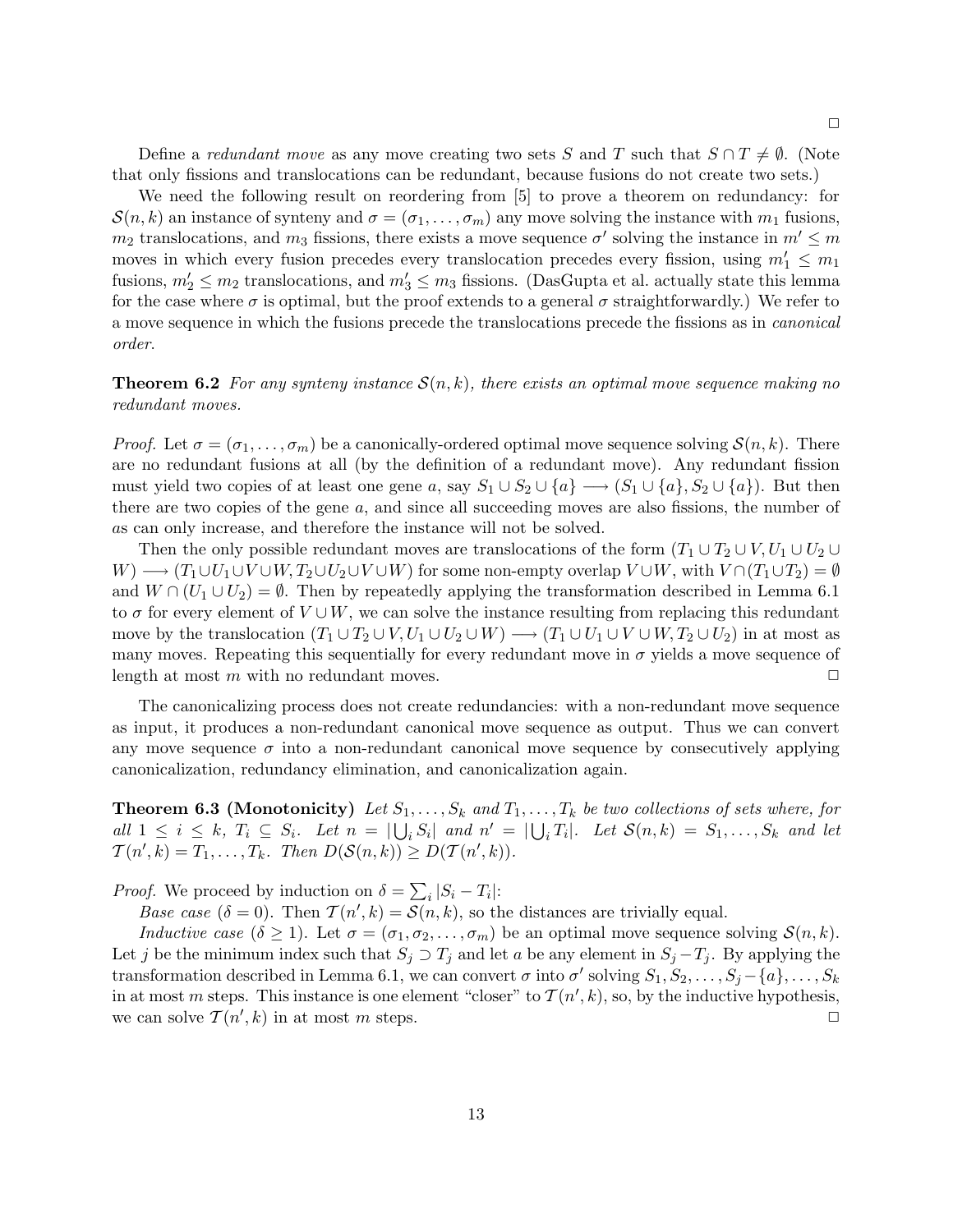# 7 A Lower Bound on Synteny

In this section, we give a lower bound on syntenic distance when many elements appear in many sets. The intuition for the bound is the following: consider an instance such that many elements appear in many sets in the compact representation. This occurs exactly when, in the non-compact representation, for many chromosomes C in genome  $\mathcal{G}_1$ , genes from C appear in many of the chromosomes in genome  $\mathcal{G}_2$ . This can only occur if many evolutionary events "scattered" C from  $\mathcal{G}_1$  to  $\mathcal{G}_2$ . If this occurs for many chromosomes C, then many events must have occurred for many chromosomes, and thus the distance between the genomes must be large.

To formalize and prove this lower bound, we will make use of the following restricted form of the synteny problem, defined by DasGupta et al. [5]. Define the linear synteny problem as the synteny problem in which all move sequences are constrained as follows:

- The first  $k-1$  moves must be fusions or severely restricted translocations. One of the input sets is initially designated as the *merging set*. Each of the first  $k - 1$  moves takes the current merging set  $\Delta$  as input, along with one unused input set S, and produces a new merging set  $\Delta'$  as output. If there is some element a that appears nowhere in the genome except in  $\Delta$ and S, then the move is the translocation  $(\Delta, S) \longrightarrow (\Delta', \{a\})$ , where  $\Delta' = (\Delta \cup S) - \{a\}.$ If there is no such element a, then the move simply fuses the two sets:  $(\Delta, S) \longrightarrow \Delta'$ , where  $\Delta' = \Delta \cup S$ .
- If  $\Delta$  is the merging set after the k 1 fusions and translocations, then each of the next  $|\Delta|$  1 moves simply fissions off a singleton  $\{a\}$  and produces the new merging set  $\Delta' = \Delta - \{a\}$ .

Let  $\widetilde{D}(\mathcal{S}(n,k))$  be the length of the optimal linear move sequence. Notice that, unlike  $\mathcal F$  and  $\mathcal{F}', \mathcal{H}$  does produce linear move sequences. Note that if a linear move sequence performs  $m_1$  fusions in the first  $k-1$  moves, then the move sequence contains  $k-m_1-1$  translocations. After the  $k-1$ fusions and translocations are complete, there are  $n - k + m_1 + 1$  elements left in the merging set, since exactly one element is eliminated by each translocation. Therefore,  $n - k + m_1$  fissions must be performed to eliminate the remaining elements. Thus the length of the linear move sequence is  $n + m_1 - 1$  moves. (Every move either is a fusion or removes one element, and all but the last element must be removed.)

**Theorem 7.1** For any instance of synteny  $S(n, k)$ ,

$$
\widetilde{D}(\mathcal{S}(n,k)) \quad \geq \quad n-1 + \max_{1 \leq c \leq k-1} \left[ c - \left| \{ \ell \mid \text{count}(\ell) \leq c+1 \} \right| \right].
$$

*Proof.* Consider an arbitrary c between 1 and  $k - 1$ , and consider any linear move sequence solving  $\mathcal{S}(n, k)$ . In the first c moves, only genes  $\ell$  such that count $(\ell) \leq c + 1$  can be eliminated. (Any  $\ell$ with count  $(\ell) > c + 1$  remains present in at least one unused input set, since the first c moves can only merge  $c + 1$  sets.)

Thus, in the first c moves we have at most  $\left|\{\ell \mid \text{count}(\ell) \leq c + 1\}\right|$  translocations, and therefore at least  $c - \left| \{ \ell \mid \text{count}(\ell) \leq c + 1 \} \right|$  fusions. Thus the instance requires at least  $n - 1 + c \left| \{\ell \mid \text{count}(\ell) \leq c + 1\} \right|$  moves to solve.

DasGupta et al. prove a very useful fact relating linear synteny to the unconstrained synteny problem: for any instance  $\mathcal{S}(n,k)$  of synteny,  $D(\mathcal{S}(n,k)) \leq D(\mathcal{S}(n,k)) + \log_{4/3}(D(\mathcal{S}(n,k)))$ . This gives us the following bound on the general synteny problem: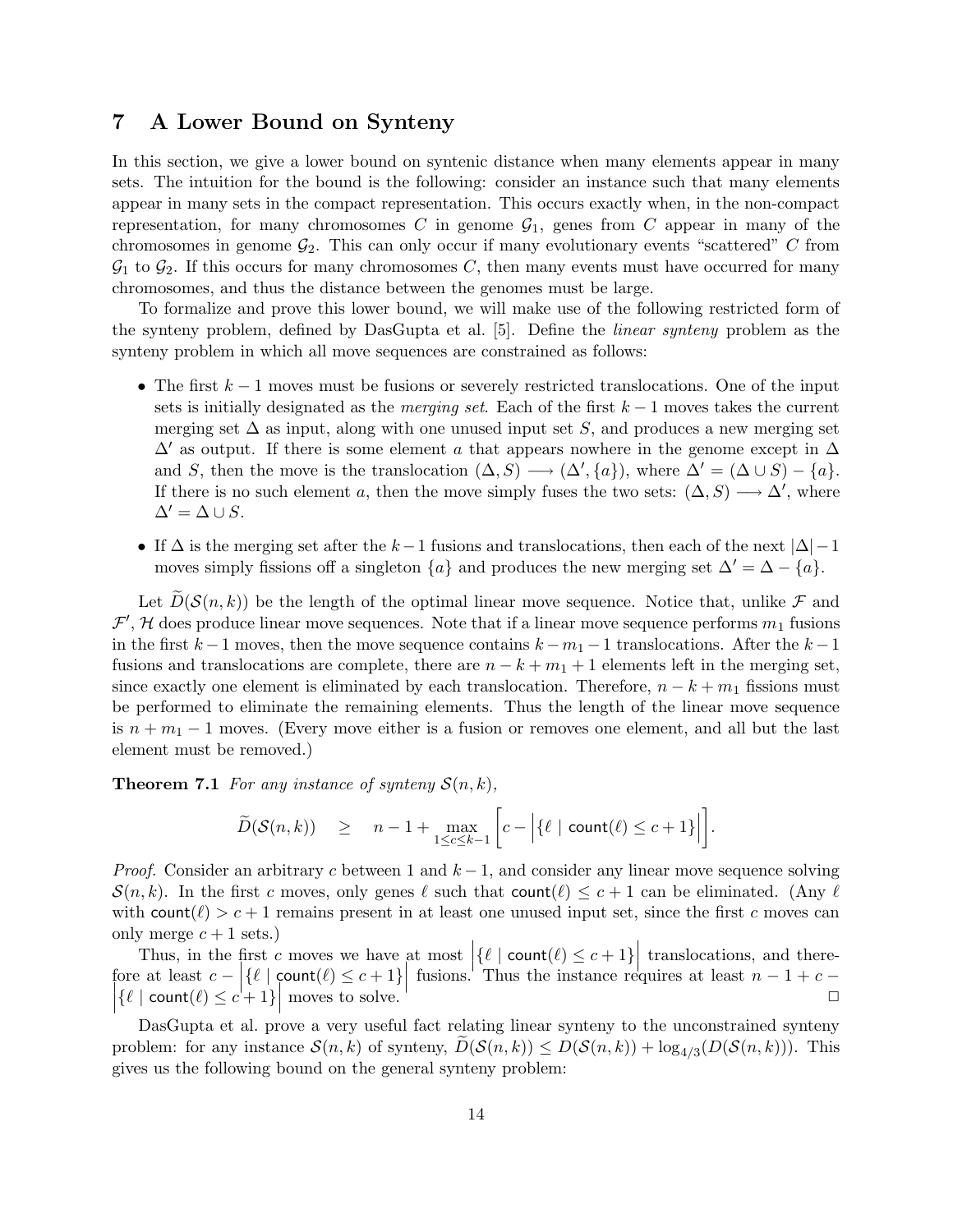**Corollary 7.2** For any instance of synteny  $S(n, k)$ ,

$$
D(\mathcal{S}(n,k)) + \log_{4/3}(D(\mathcal{S}(n,k))) \geq n-1 + \max_{1 \leq c \leq k-1} \left[ c - \left| \{ \ell \mid \text{count}(\ell) \leq c+1 \} \right| \right].
$$

We refer to this lower bound as the *size bound* on synteny. This bound may help in the development of improved approximation algorithms for the (linear) synteny problem. In particular, for a significant class of instances,  $H$  is better than a factor of 2 away from the optimal linear solution:

**Corollary 7.3** For any instance  $\mathcal{S}(n,k)$  of synteny in which  $n \geq k$ , if there exists some c such  $\text{that } c - \left| \{ \ell \mid \text{count}(\ell) \leq c + 1 \} \right| \geq \beta n + 1 \text{ for } 0 \leq \beta < 1, \text{ then}$ 

$$
\frac{|\mathcal{H}(\mathcal{S}(n,k))|}{\widetilde{D}(\mathcal{S}(n,k))} \quad < \quad \frac{2}{1+\beta}
$$

*Proof.* Suppose that  $S(n, k)$  has p components. Then

$$
\frac{|\mathcal{H}(\mathcal{S}(n,k))|}{\widetilde{D}(\mathcal{S}(n,k))} \ \leq \ \frac{n+k-2p}{n-1+\beta n+1} \ \leq \ \frac{2n-2p}{(1+\beta)n} \ < \ \frac{2n}{(1+\beta)n} \ = \ \frac{2}{1+\beta}.
$$

.

# 8 Syntenic Diameter

In this section, we consider the difficulty of the hardest instance of a given size. This corresponds to an important question about the syntenic distance model: how different can two genomes possibly be? This gives a more meaningful interpretation to distances between species, since they can be compared to this maximum distance.

Formally, let the syntenic diameter and linear syntenic diameter of n-chromosome species, respectively, be

$$
\text{diameter}(n) := \max_{\mathcal{S}(n,n)} D(\mathcal{S}(n,n)) \qquad \qquad \text{diameter}_{\text{linear}}(n) := \max_{\mathcal{S}(n,n)} \widetilde{D}(\mathcal{S}(n,n)),
$$

i.e., the length of the longest optimal move sequence over all instances of up to n elements and  $n$ sets. We also define the *complete instance*  $\mathcal{K}(n, n)$  of synteny, which consists of n copies of the set  $\{1, 2, \ldots, n\}.$ 

**Proposition 8.1** diameter(n) =  $D(K(n, n))$ .

**Proposition 8.2** diameter<sub>linear</sub> $(n) = \widetilde{D}(\mathcal{K}(n, n)).$ 

*Proof.* Immediate from monotonicity and linear monotonicity [10].  $\Box$ 

 $\Box$ 

We now turn to the difficulty of solving  $\mathcal{K}(n, n)$ :

Lemma 8.3  $\widetilde{D}(\mathcal{K}(n,n)) = 2n-3$ .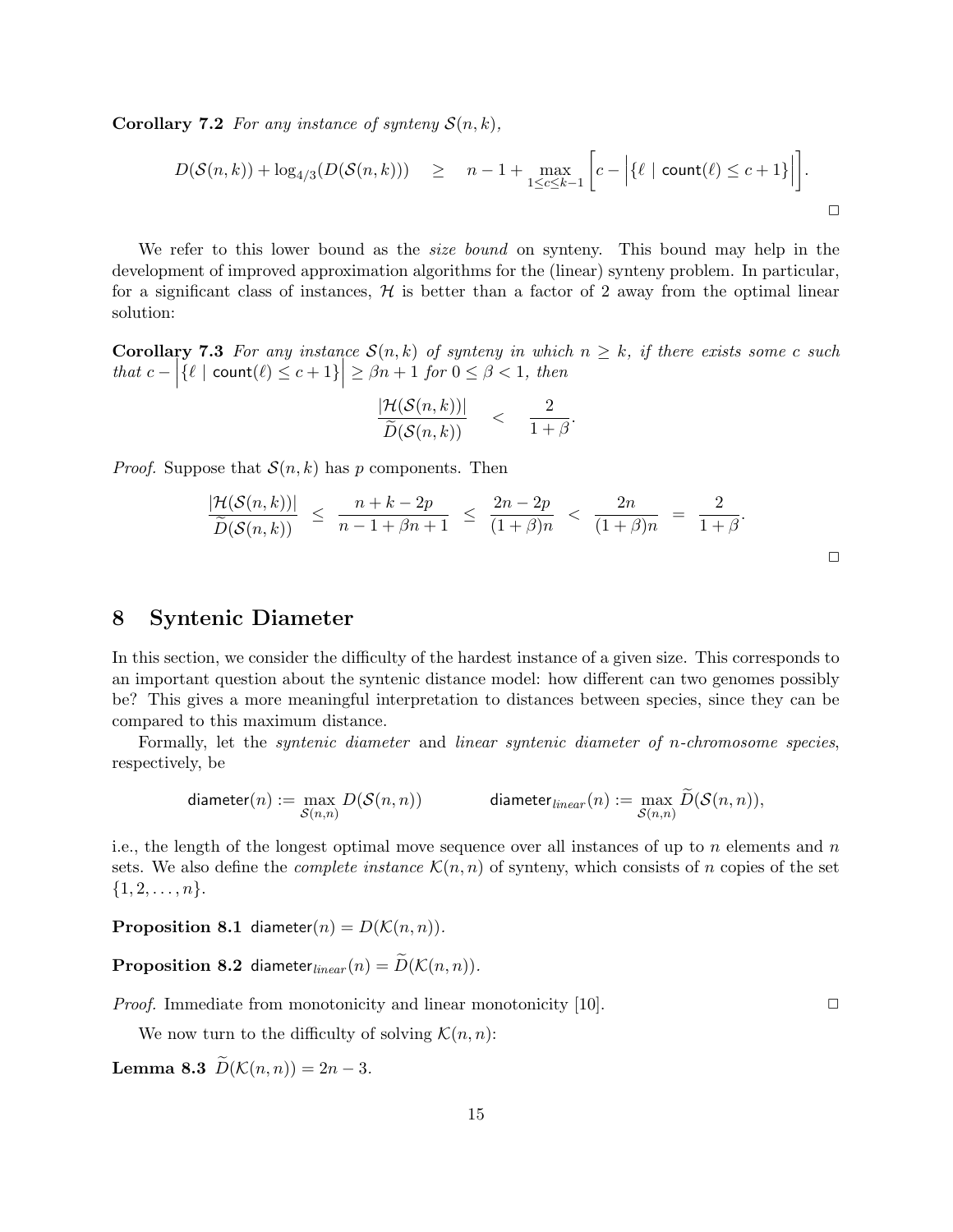*Proof.* All genes appear  $n$  times, so

$$
n-2-\Big|\{\ell\mid \mathsf{count}(\ell)\leq n-1\}\Big|=n-2.
$$

By Theorem 7.1, then,  $\widetilde{D}(\mathcal{K}(n,n)) \geq 2n-3$ . We easily have that  $\widetilde{D}(\mathcal{K}(n,n)) \leq 2n-3$ : complete any  $n-2$  fusions to leave two copies of  $\{1, 2, \ldots, n\}$ , complete one translocation to eliminate n, say, leaving  $\{1, 2, \ldots, n-1\}$ . The instance is then solved by  $n-2$  fissions. This is a linear move sequence of length  $2n-3$  solving  $\mathcal{K}(n, n)$ .  $\Box$ 

#### Corollary 8.4 diameter<sub>linear</sub>  $(n) = 2n - 3$ .

In a previous version of this paper, we conjectured that a linear move sequence of the form described in the proof of Lemma 8.3 was optimal in the general case as well. However, Cormode and Paterson have pointed out a four move sequence to solve  $\mathcal{K}(4, 4)$ . This move sequence was also independently given by Christie [3, p. 15] previously. The same idea as in this sequence yields a sequence of length  $2n-4$  solving  $\mathcal{K}(n,n)$  for any n, by more efficiently "turning the corner" from fusions to fissions. We can fuse down to 4 sets and then complete four translocations to emit 3 elements. Then we need only  $n-4$  fissions to solve the instance, or  $2n-4$  moves total [4].

In recent work, we have shown that this move sequence is indeed optimal [9]. (We have recently learned that Pisanti and Sagot [12] have independently proved the same result.) This improves the lower bound of  $2n - 3 - \log_{4/3}(2n - 3)$  proved in a previous version of this paper.

# 9 An Implementation

We have implemented all of the heuristics discussed above in Matlab.<sup>2</sup> The full implementation is approximately 600 lines of code. We represent an instance by its characteristic matrix, which allows us to use Matlab's built-in matrix manipulation operations extensively in our code. In addition to using this implementation to verify the bad examples contained in the proofs of Lemmas 3.3 and 4.3 and Theorem 5.1, we have also performed tests of the algorithms and lower bounds on real and simulated data.

Let  $\mathcal{R}(n,n)$  be a random instance where every element  $\ell$  is chosen to be in every set  $S_i$  independently with probability 1/2. We have run the three algorithms and computed the two lower bounds on such instances. The results are shown in Figure 3. Repeated runs of this experiment yield extremely similar results. The results for  $\mathcal{F}'$  are not shown, because they were almost always identical to the results of  $\mathcal F$ . Note that:

- When  $n$  reaches approximately 40 (a large but not unreasonable number of chromosomes), the size bound becomes more informative than the component bound.
- While this is far from a performance guarantee, it is worth observing that the ratio of the performance of  $\mathcal F$  and the larger lower bound is consistently below 2 throughout this range. (Although this number fluctuates somewhat, it never exceeds 1.75.)

<sup>&</sup>lt;sup>2</sup>The code is available from the author.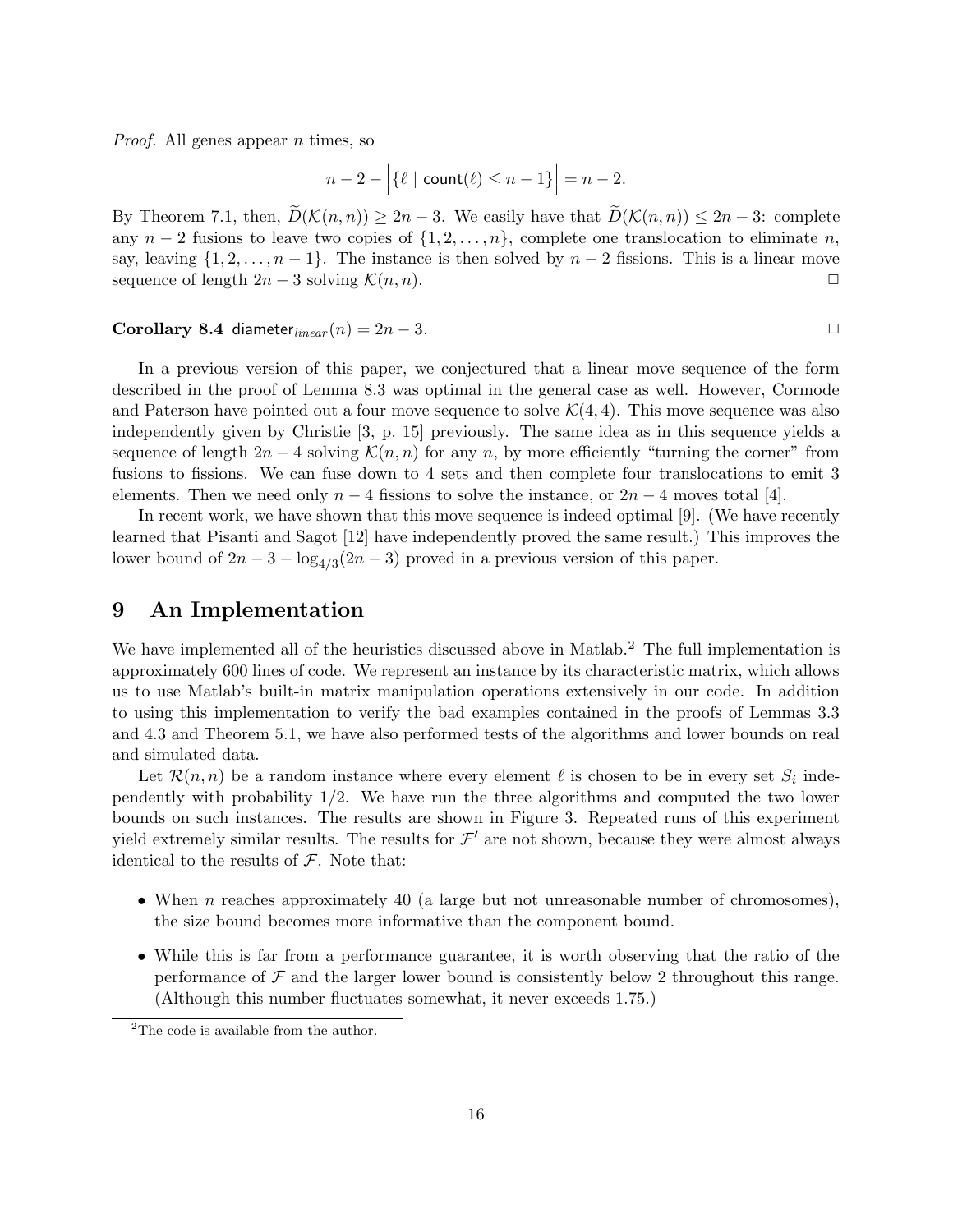

Figure 3: Results on instances  $\mathcal{R}(n, n)$ .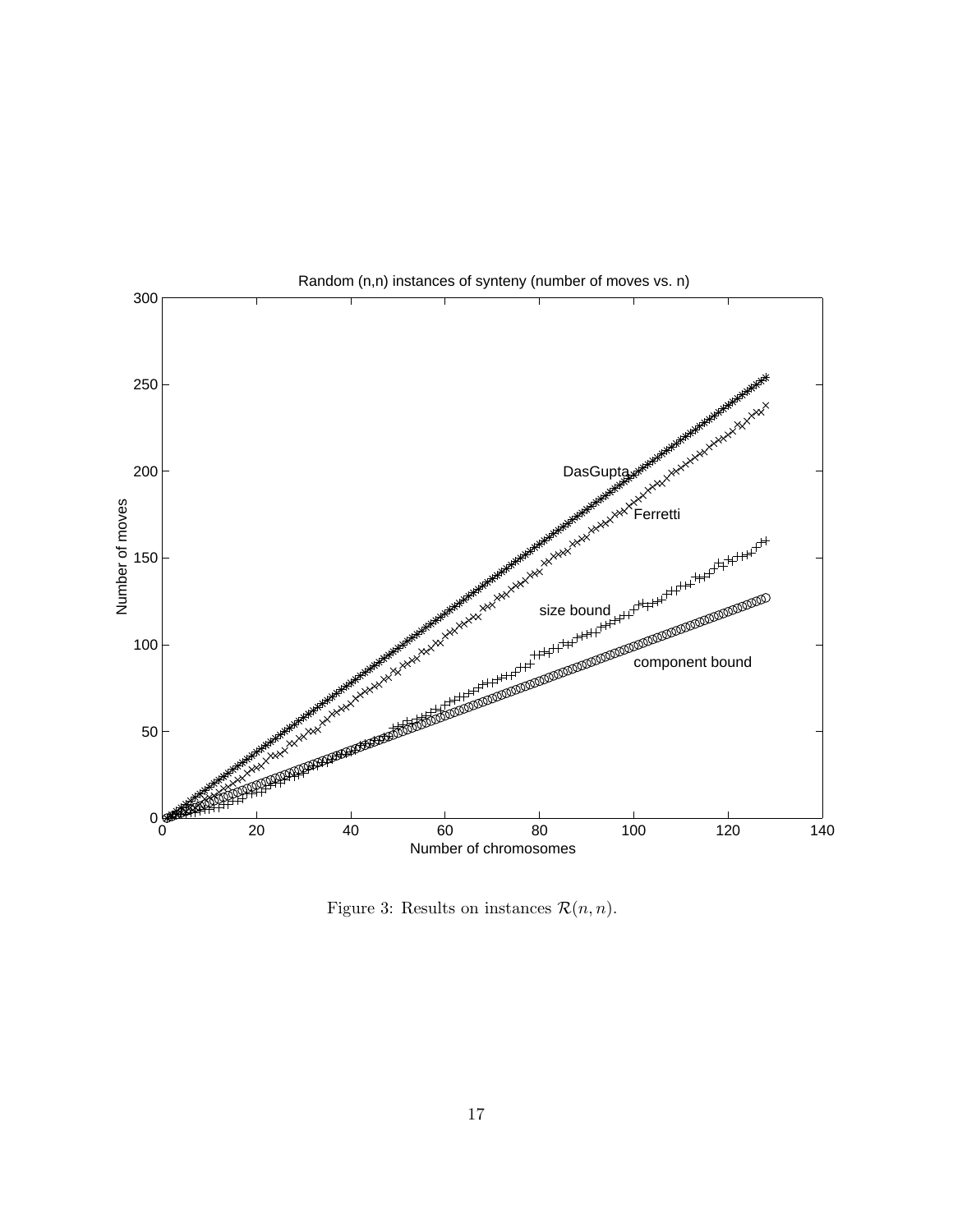|                                            | Algorithms |    |                     |    |      | <b>Bounds</b> |      |      |      |
|--------------------------------------------|------------|----|---------------------|----|------|---------------|------|------|------|
| <b>Species</b>                             | ${\cal H}$ | F  | dual $\mathcal{F}'$ |    | dual | comp          | dual | size | dual |
| <i>Felis catus</i> (cat)                   | 14         |    | 11                  |    | 11   | 3             | 11   | 10   | 5    |
| <i>Drosophila melanogaster</i> (fruit fly) | 60         | 43 | 43                  | 41 | 41   | 41            | 19   | 11   | 30   |
| Homo sapiens (human)                       | 47         | 28 | 27                  | 28 | 27   | 20            | 27   |      |      |
| <i>Mus musculus</i> (mouse)                | 49         | 31 | 32                  | 31 | 32   | 21            | 28   | 18   | 19   |
| Sus scrofa (pig)                           | 30         | 19 | 19                  | 19 | 19   | 11            | 19   | 11   | 6    |
| <i>Rattus norvegicus</i> (rat)             | 47         | 28 | 28                  | 28 | 28   | 19            | 28   | 18   | 12   |
| Ovis aries (sheep)                         | 33         | 18 | 18                  | 18 | 18   | 15            | 18   | 13   | 10   |

Table 1: Number of moves for algorithms and bounds: comparisons to Bos taurus (cow).

In addition, we have run these algorithms on seven sets of real synteny data, found in the Institut National de la Recherche Agronomique (INRA) Comparative Homology Database. We have compared the genomes of seven common species to entries in the BOVMAP database, which contains known homologies with the cow, Bos taurus. The results are summarized in Table 1. We make the following observations based upon the results of these tests:

- In all cases,  $\mathcal{F}'$  performed at least as well as  $\mathcal{F}$ ; in the case of D. melanogaster,  $\mathcal{F}'$  outperformed  $\mathcal F$  by two moves.
- In all seven instances, the size bound introduced in this paper is less informative than the component bound of [5].
- In most cases (five out of seven), the component bound was actually attained by both  $\mathcal F$  and  $\mathcal{F}'$ . In the sixth case,  $\mathcal{F}'$  achieved the component bound and  $\mathcal{F}$  was within two moves of it.

The last point may raise some question about the validity of the model (that it is too easy to solve too many instances, and thus that the model fails to be informative about relative distances among groups of species), or may indicate that there is simply insufficient synteny data presently available.

# 10 Conclusions and Future Work

We have proven a number of interesting structural results for syntenic distance, including monotonicity and the fact that improving the approximation ratio for this problem will require an algorithm that works among components. These results may help in solving the obvious remaining open question:

• Is there an approximation algorithm for syntenic distance that achieves an approximation ratio strictly better than 2?

The lower bound from Theorem 7.1 may be useful in improving the approximation ratio. Limiting consideration to connected synteny may also be fruitful.

An additional avenue of attack for this problem is further consideration of the algorithms that have already been proposed. The results of running  $\mathcal F$  and  $\mathcal F'$  on real synteny data (see Section 9) indicate that they very often produce optimal move sequences. This motivates a more formal exploration of when these algorithms do well: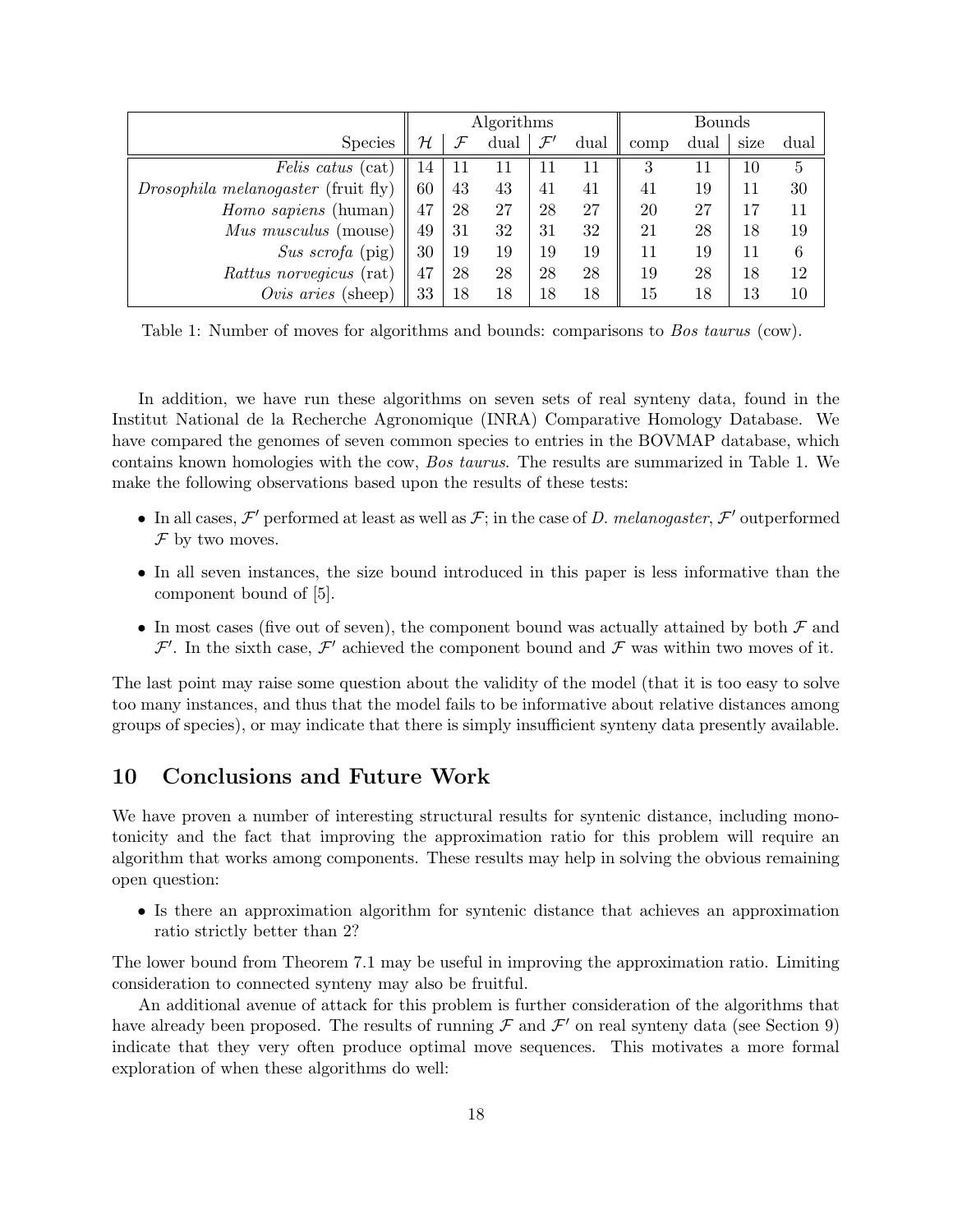• What are the characteristics of instances of synteny on which  $\mathcal F$  and  $\mathcal F'$  perform optimally?

A more general related goal is the design of algorithms optimally solving special cases of the syntenic distance problem. We have begun this investigation [10], but a great amount remains to be done.

#### 11 Acknowledgements

I would like to thank Jon Kleinberg for extensive and fruitful discussions on numerous aspects of this paper and the syntenic distance problem. Thanks also to Anne Bergeron, Chris Jeuell, Manish Sambhu, Jeff Vinocur, and Wes Weimer for comments on previous versions of this paper.

This work was supported in part by a Churchill Scholarship from the Winston Churchill Foundation, an NSF Graduate Research Fellowship, and the ONR Young Investigator Award of Jon Kleinberg. The majority of this work was performed at Cornell University and the University of Cambridge.

# References

- [1] Vineet Bafna and Pavel A. Pevzner. Genome rearrangements and sorting by reversals. SIAM Journal on Computing, 25(2):272–289, April 1996. A previous version appeared in FOCS'93.
- [2] Vineet Bafna and Pavel A. Pevzner. Sorting by transpositions. SIAM Journal on Discrete Mathematics, 11(2):224–240, 1998. A previous version appeared in SODA'95.
- [3] David Christie. Genome Rearrangement Problems. PhD thesis, University of Glasgow, August 1998.
- [4] Graham Cormode and Mike Paterson. Personal Communication, July 1999.
- [5] Bhaskar DasGupta, Tao Jiang, Sampath Kannan, Ming Li, and Elizabeth Sweedyk. On the complexity and approximation of syntenic distance. Discrete Applied Mathematics, 88(1–3):59– 82, November 1998. A previous version appeared in RECOMB'97.
- [6] Jason Ehrlich, David Sankoff, and Joseph H. Nadeau. Synteny conservation and chromosome rearrangements during mammalian evolution. Genetics, 147(1):289–296, September 1997.
- [7] Vincent Ferretti, Joseph H. Nadeau, and David Sankoff. Original synteny. In Dan Hirschberg and Gene Myers, editors, Proceedings of the 7th Annual Symposium on Combinatorial Pattern Matching, pages 159–167, 1996.
- [8] Institut National de la Recherche Agronomique. Comparative Homology Database, 1999. http://locus.jouy.inra.fr/cgi-bin/lgbc/mapping/common/taxonomy.pl.
- [9] Jon Kleinberg and David Liben-Nowell. The syntenic diameter of the space of N-chromosome genomes. In David Sankoff and Joseph H. Nadeau, editors, Comparative Genomics: Empirical and Analytical Approaches to Gene Order Dynamics, Map Alignment and the Evolution of Gene Families. Kluwer Academic Press, 2000.